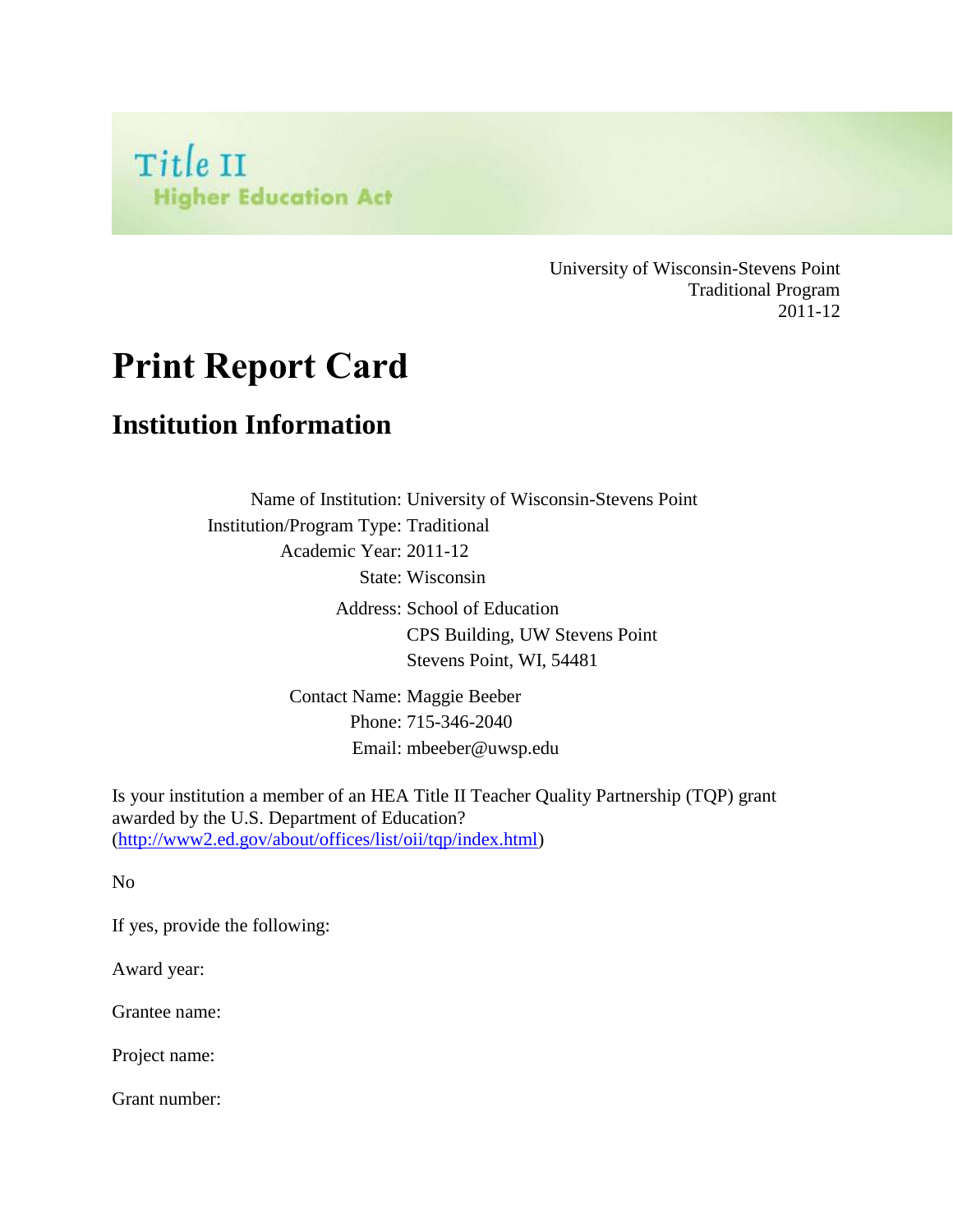List partner districts/LEAs:

List other partners:

Project Type:

# **Section I.a Program Information**

List each teacher preparation program included in your traditional route. Indicate if your program or programs participate in a Teacher Quality Partnership Grant awarded by the U.S. Department of Education as described at [http://www2.ed.gov/about/offices/list/oii/tqp/index.html.](http://www2.ed.gov/about/offices/list/oii/tqp/index.html)

| <b>Teacher Preparation Programs</b>          | <b>Teacher Quality</b><br>Partnership<br><b>Grant Member?</b> |
|----------------------------------------------|---------------------------------------------------------------|
| <b>Adaptive Physical Education</b>           | N <sub>0</sub>                                                |
| <b>Alternative Education</b>                 | N <sub>o</sub>                                                |
| <b>Bilingual/Bicultural Education</b>        | N <sub>0</sub>                                                |
| <b>Biology Education</b>                     | N <sub>0</sub>                                                |
| <b>Broadfield Language Arts Education</b>    | N <sub>0</sub>                                                |
| <b>Broadfield Science Education</b>          | N <sub>0</sub>                                                |
| <b>Broadfield Social Studies Education</b>   | N <sub>0</sub>                                                |
| <b>Chemistry Education</b>                   | N <sub>0</sub>                                                |
| Coaching                                     | N <sub>o</sub>                                                |
| <b>Cognitive Disabilities Education</b>      | N <sub>0</sub>                                                |
| <b>Cross Categorical Special Education</b>   | N <sub>0</sub>                                                |
| Early Childhood Education                    | N <sub>o</sub>                                                |
| Early Childhood Special Education            | N <sub>0</sub>                                                |
| Earth & Space Education                      | N <sub>0</sub>                                                |
| <b>Economics Education</b>                   | N <sub>0</sub>                                                |
| <b>Elementary Education</b>                  | N <sub>o</sub>                                                |
| <b>Emotional Behavioral Disabilities</b>     | N <sub>o</sub>                                                |
| English as a Second Langauge Education       | N <sub>0</sub>                                                |
| <b>English Education</b>                     | N <sub>o</sub>                                                |
| <b>Environmental Studies Education</b>       | N <sub>o</sub>                                                |
| <b>Family and Consumer Science Education</b> | N <sub>o</sub>                                                |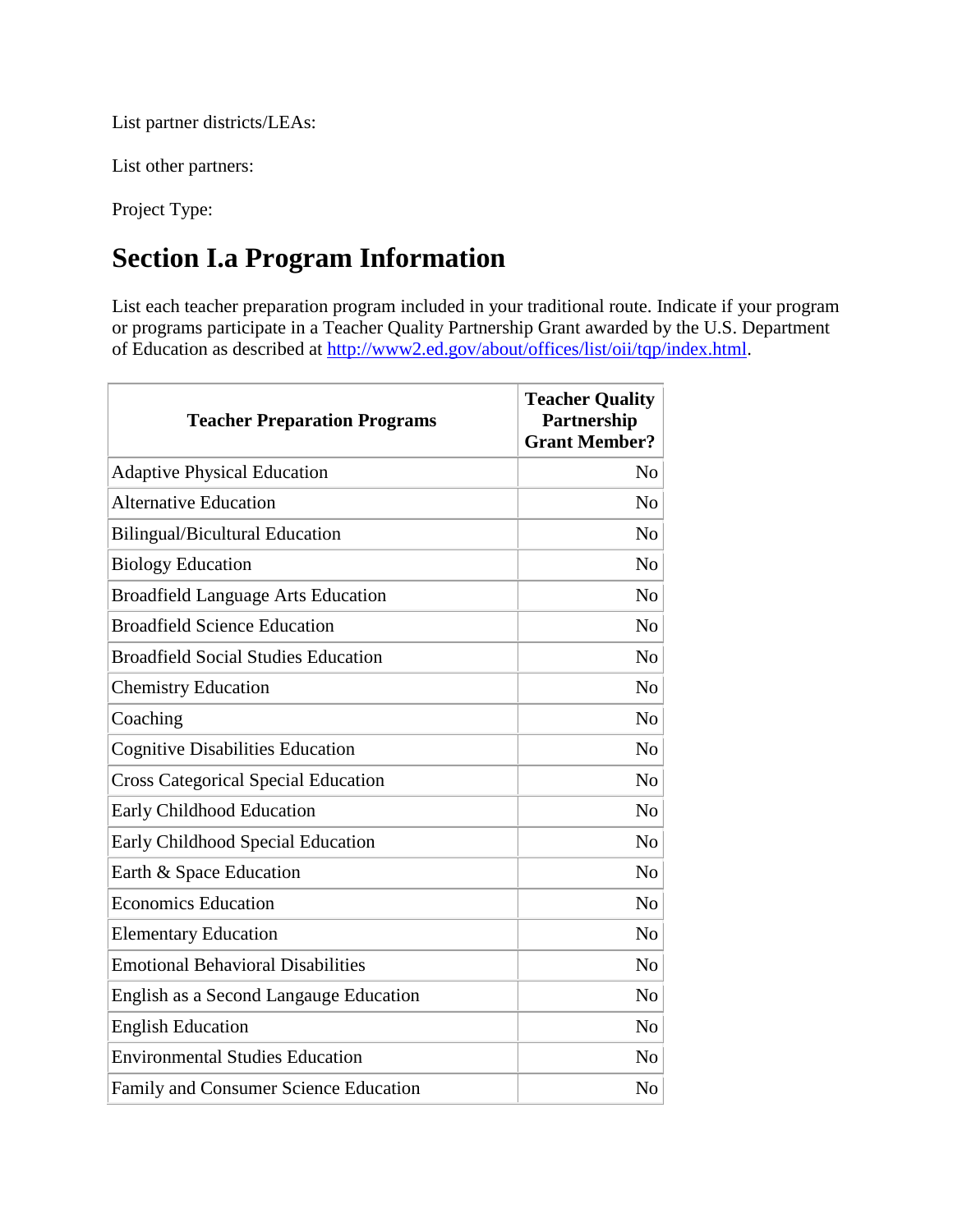| Total number of teacher preparation programs: 36    |                |
|-----------------------------------------------------|----------------|
| Speech Langauge Pathology                           | N <sub>o</sub> |
| <b>Spanish Education</b>                            | N <sub>o</sub> |
| Sociology Education                                 | N <sub>o</sub> |
| <b>Psychology Education</b>                         | No             |
| <b>Poltical Science Education</b>                   | No             |
| <b>Physics Education</b>                            | N <sub>o</sub> |
| <b>Physical Education</b>                           | N <sub>o</sub> |
| Music Education - Chorale, General and Instrumental | N <sub>o</sub> |
| <b>Math Education</b>                               | No             |
| <b>Learning Disabilities</b>                        | No             |
| <b>History Education</b>                            | No             |
| <b>Health Education</b>                             | N <sub>o</sub> |
| <b>German Education</b>                             | N <sub>o</sub> |
| Geography Education                                 | No             |
| <b>French Education</b>                             | N <sub>0</sub> |

### **Section I.b Admissions**

Indicate when students are formally admitted into your initial teacher certification program: Sophomore year graduate students - 1st semester

Does your initial teacher certification program conditionally admit students? Yes

Provide a link to your website where additional information about admissions requirements can be found:

http://www.uwsp.edu/education/Pages/CurrentUndergrad/UndergraduateAdvise/appRequire.asp x

Please provide any additional about or exceptions to the admissions information provided above:

Enrollment caps are in place for all initial teacher certification programs. The process is a competitive one. Enrollment cap policies and admission data can be found at: http://www.uwsp.edu/education/Pages/CurrentUndergrad/EnrollmentCap/default.aspx . Wisconsin state statutes allow for a 10% waiver for Praxis I scores and/or GPAs, as long as an approved process is in place. UWSP has chosen to use this process, which is explained in our Student Handbook and on our website at

http://www.uwsp.edu/education/Pages/CurrentUndergrad/UndergraduateAdvise/waiverpolicy.as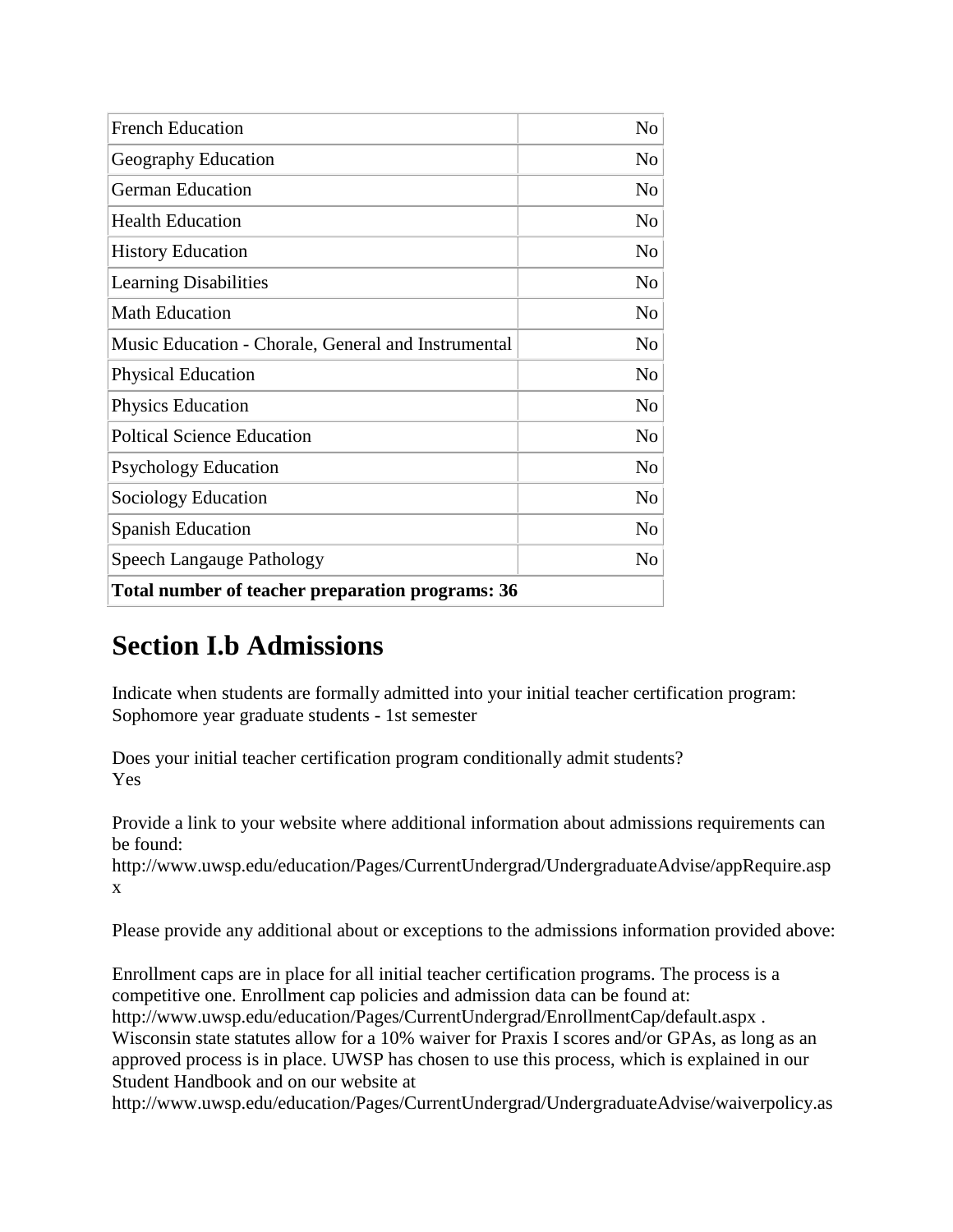px. Students who apply with 24-39 credits are conditionally admitted pending the completion of 40 credits with a cumulative GPA of 2.75 or higher.

# **Section I.b Undergraduate Requirements**

Please provide the following information about your teacher preparation program's entry and exit requirements.  $(\frac{§205(a)(1)(C)(i)}{i})$ 

Are there initial teacher certification programs at the undergraduate level?

Yes

If yes, for each element listed below, indicate if it is required for admission into or exit from any of your teacher preparation program(s) at the Undergraduate level.

| <b>Element</b>                                                                                    | <b>Required for</b><br><b>Entry</b> | <b>Required for</b><br>Exit |
|---------------------------------------------------------------------------------------------------|-------------------------------------|-----------------------------|
| Transcript                                                                                        | Yes                                 | Yes                         |
| Fingerprint check                                                                                 | N <sub>o</sub>                      | N <sub>0</sub>              |
| Background check                                                                                  | Yes                                 | Yes                         |
| Minimum number of courses/credits/semester hours completed                                        | Yes                                 | Yes                         |
| Minimum GPA                                                                                       | Yes                                 | Yes                         |
| Minimum GPA in content area coursework                                                            | N <sub>o</sub>                      | Yes                         |
| Minimum GPA in professional education coursework                                                  | N <sub>o</sub>                      | Yes                         |
| Minimum ACT score                                                                                 | N <sub>o</sub>                      | N <sub>o</sub>              |
| Minimum SAT score                                                                                 | N <sub>o</sub>                      | N <sub>o</sub>              |
| Minimum basic skills test score                                                                   | Yes                                 | Yes                         |
| Subject area/academic content test or other subject matter<br>verification                        | N <sub>o</sub>                      | Yes                         |
| Recommendation(s)                                                                                 | N <sub>o</sub>                      | Yes                         |
| Essay or personal statement                                                                       | N <sub>o</sub>                      | N <sub>o</sub>              |
| Interview                                                                                         | Yes                                 | No                          |
| Other Some teaching majors do require minimum GPAs,<br>recommendations, personal statements, etc. | Yes                                 | Yes                         |

What is the minimum GPA required for admission into the program?

2.75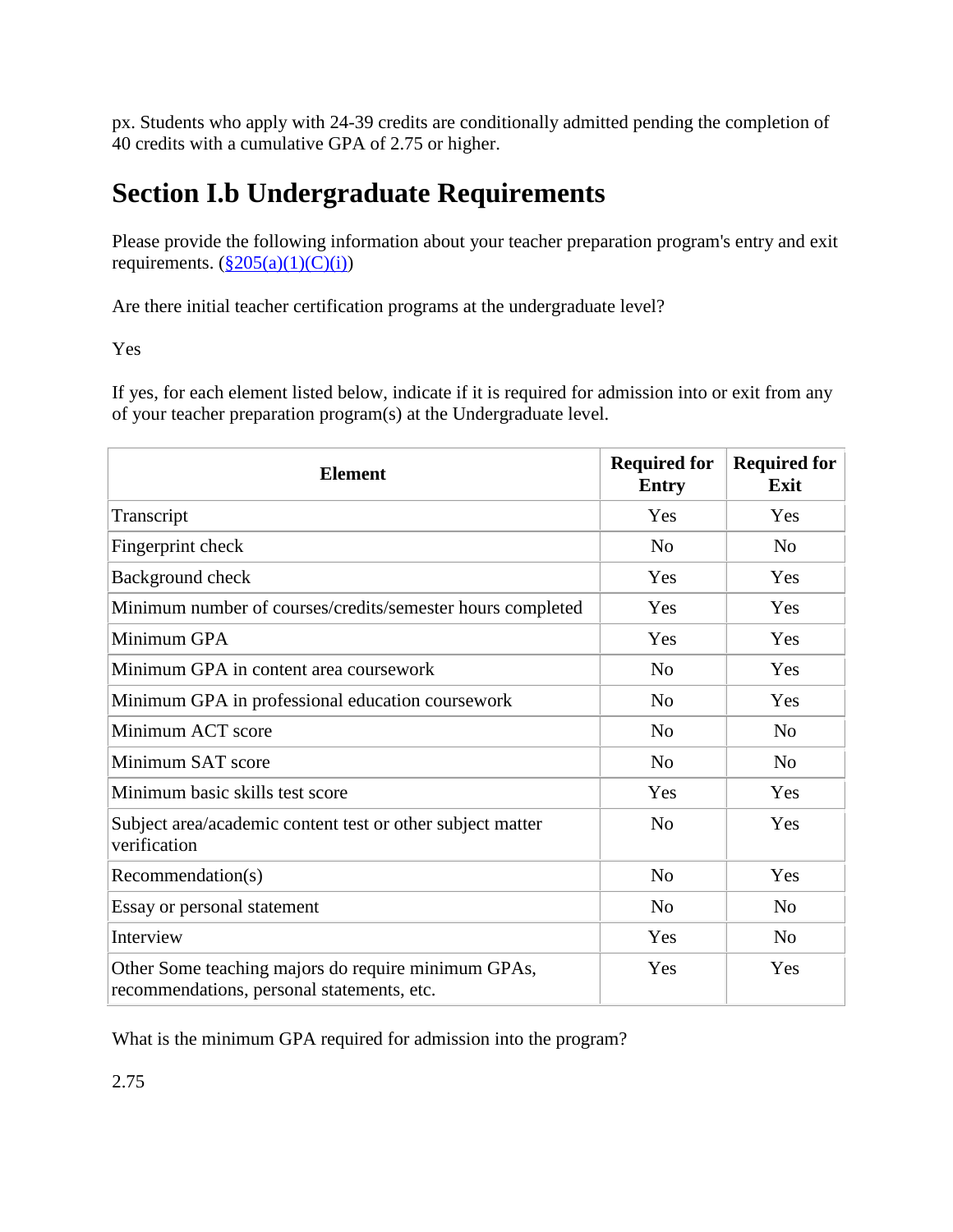What was the median GPA of individuals accepted into the program in academic year 2011-12

3.41

What is the minimum GPA required for completing the program?

2.75

What was the median GPA of individuals completing the program in academic year 2011-12

3.7

## **Section I.b Postgraduate Requirements**

Please provide the following information about your teacher preparation program's entry and exit requirements.  $(\frac{§205(a)(1)(C)(i)}{i})$ 

Are there initial teacher certification programs at the postgraduate level?

Yes

If yes, for each element listed below, indicate if it is required for admission into or exit from any of your teacher preparation program(s) at the Postgraduate level.

| <b>Element</b>                                                             | <b>Required for</b><br><b>Entry</b> | <b>Required for</b><br>Exit |
|----------------------------------------------------------------------------|-------------------------------------|-----------------------------|
| Transcript                                                                 | Yes                                 | Yes                         |
| Fingerprint check                                                          | N <sub>0</sub>                      | N <sub>0</sub>              |
| Background check                                                           | Yes                                 | Yes                         |
| Minimum number of courses/credits/semester hours<br>completed              | Yes                                 | Yes                         |
| Minimum GPA                                                                | Yes                                 | Yes                         |
| Minimum GPA in content area coursework                                     | Yes                                 | Yes                         |
| Minimum GPA in professional education coursework                           | N <sub>o</sub>                      | Yes                         |
| Minimum ACT score                                                          | N <sub>o</sub>                      | N <sub>0</sub>              |
| Minimum SAT score                                                          | N <sub>o</sub>                      | N <sub>o</sub>              |
| Minimum basic skills test score                                            | N <sub>0</sub>                      | N <sub>0</sub>              |
| Subject area/academic content test or other subject matter<br>verification | N <sub>0</sub>                      | Yes                         |
| Recommendation(s)                                                          | N <sub>0</sub>                      | Yes                         |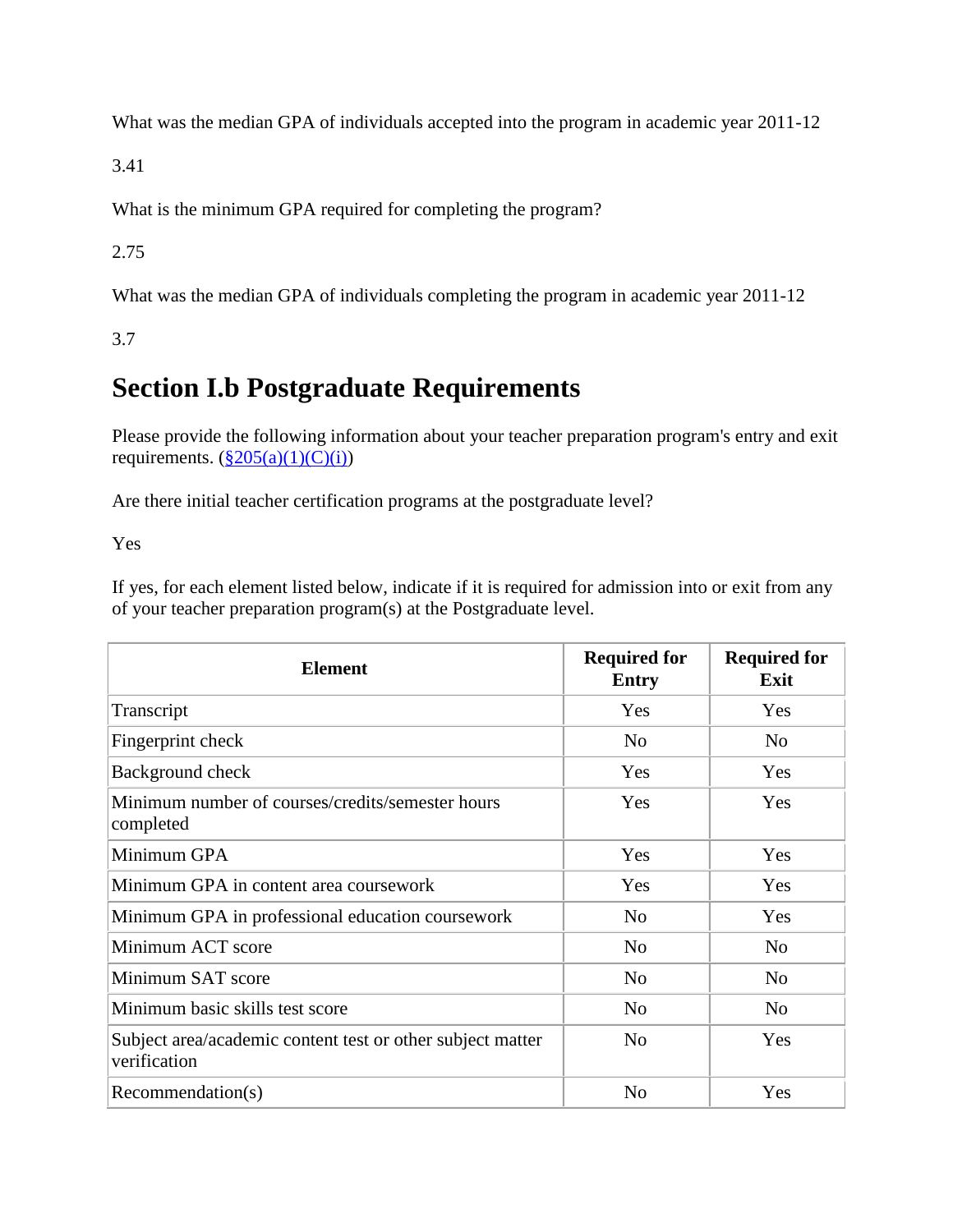| <b>Essay or personal statement</b> | NO |
|------------------------------------|----|
| Interview                          | NO |
| Other                              |    |

What is the minimum GPA required for admission into the program?

3

What was the median GPA of individuals accepted into the program in academic year 2011-12

3.7

What is the minimum GPA required for completing the program?

3

What was the median GPA of individuals completing the program in academic year 2011-12

3.92

#### **Section I.c Program Enrollment**

Provide the number of students in the teacher preparation program in the following categories. Note that you must report on the number of students by ethnicity and race separately. Individuals who are non-Hispanic/Latino will be reported in one of the race categories. Also note that individuals can belong to one or more racial groups, so the sum of the members of each racial category may not necessarily add up to the total number of students enrolled.

| Total number of students enrolled in 2011-12:       | 908                    |
|-----------------------------------------------------|------------------------|
| Unduplicated number of males enrolled in 2011-12:   | 262                    |
| Unduplicated number of females enrolled in 2011-12: | 646                    |
| 2011-12                                             | <b>Number enrolled</b> |
| Ethnicity                                           |                        |
| Hispanic/Latino of any race:                        | 9                      |
|                                                     |                        |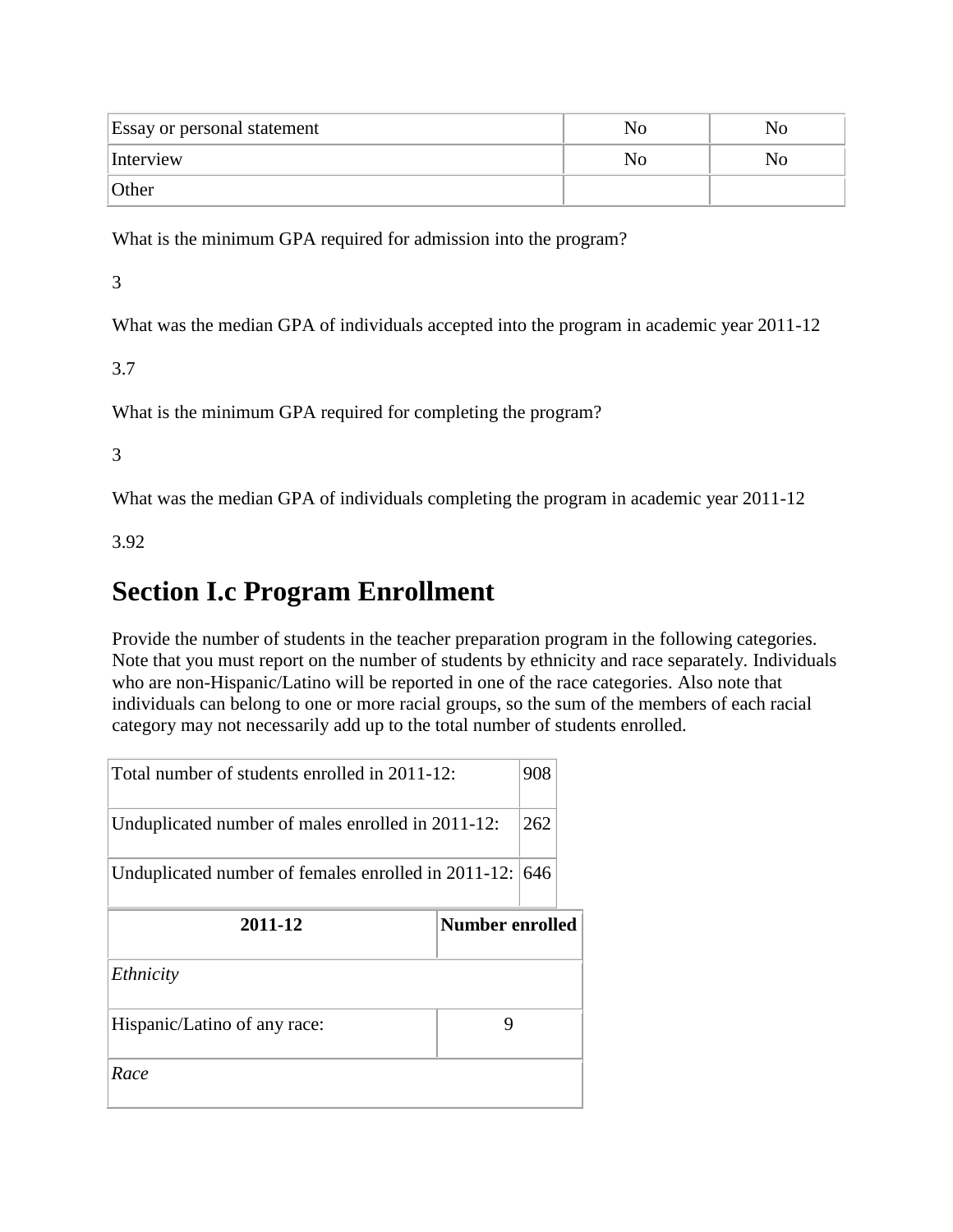| American Indian or Alaska Native:          | 3   |
|--------------------------------------------|-----|
| Asian:                                     | 12  |
| <b>Black or African American:</b>          |     |
| Native Hawaiian or Other Pacific Islander: |     |
| White:                                     | 872 |
| Two or more races:                         | 8   |

# **Section I.d Supervised Experience**

Provide the following information about supervised clinical experience in 2011-12.

| Average number of clock hours of supervised clinical experience required prior to student<br>teaching          | 100 |
|----------------------------------------------------------------------------------------------------------------|-----|
| Average number of clock hours required for student teaching                                                    | 720 |
| Average number of clock hours required for mentoring/induction support                                         |     |
| Number of full-time equivalent faculty supervising clinical experience during this academic<br>year            | 24  |
| Number of adjunct faculty supervising clinical experience during this academic year (IHE<br>and PreK-12 staff) | 18  |
| Number of students in supervised clinical experience during this academic year                                 | 279 |

Please provide any additional information about or descriptions of the supervised clinical experiences:

Only student teaching is included in these numbers, as we have reported in previous years.

# **Section I.e Teachers Prepared by Subject Area**

Please provide the number of teachers prepared by subject area for academic year 2011-12. For the purposes of this section, number prepared means the number of program completers. "Subject area" refers to the subject area(s) an individual has been prepared to teach. An individual can be counted in more than one subject area. If no individuals were prepared in a particular subject area, please leave that cell blank.  $(\frac{205(b)}{1})(H)$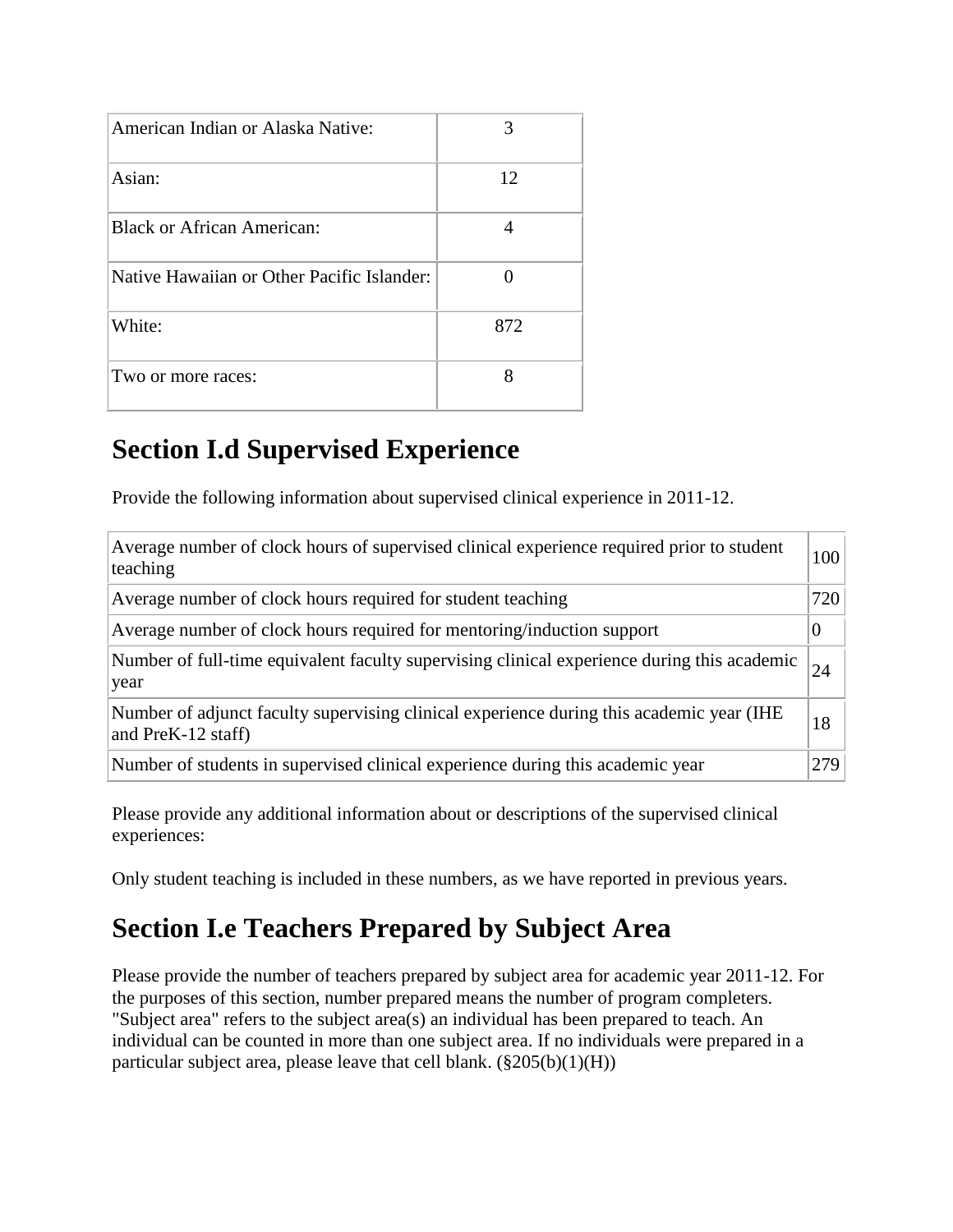| <b>Subject Area</b>                                                  | <b>Number</b><br><b>Prepared</b> |
|----------------------------------------------------------------------|----------------------------------|
| <b>Education - General</b>                                           | $\boldsymbol{0}$                 |
| <b>Teacher Education - Special Education</b>                         | 58                               |
| Teacher Education - Early Childhood Education                        | 20                               |
| <b>Teacher Education - Elementary Education</b>                      | 73                               |
| Teacher Education - Junior High/Intermediate/Middle School Education | $\boldsymbol{0}$                 |
| <b>Teacher Education - Secondary Education</b>                       | 180                              |
| <b>Teacher Education - Multiple Levels</b>                           | $\overline{0}$                   |
| <b>Teacher Education - Agriculture</b>                               | $\overline{0}$                   |
| <b>Teacher Education - Art</b>                                       | $\boldsymbol{0}$                 |
| <b>Teacher Education - Business</b>                                  | $\boldsymbol{0}$                 |
| Teacher Education - English/Language Arts                            | 26                               |
| Teacher Education - Foreign Language                                 | $\tau$                           |
| <b>Teacher Education - Health</b>                                    | 14                               |
| Teacher Education - Family and Consumer Sciences/Home Economics      | 23                               |
| Teacher Education - Technology Teacher Education/Industrial Arts     | $\boldsymbol{0}$                 |
| <b>Teacher Education - Mathematics</b>                               | 28                               |
| <b>Teacher Education - Music</b>                                     | 16                               |
| Teacher Education - Physical Education and Coaching                  | 16                               |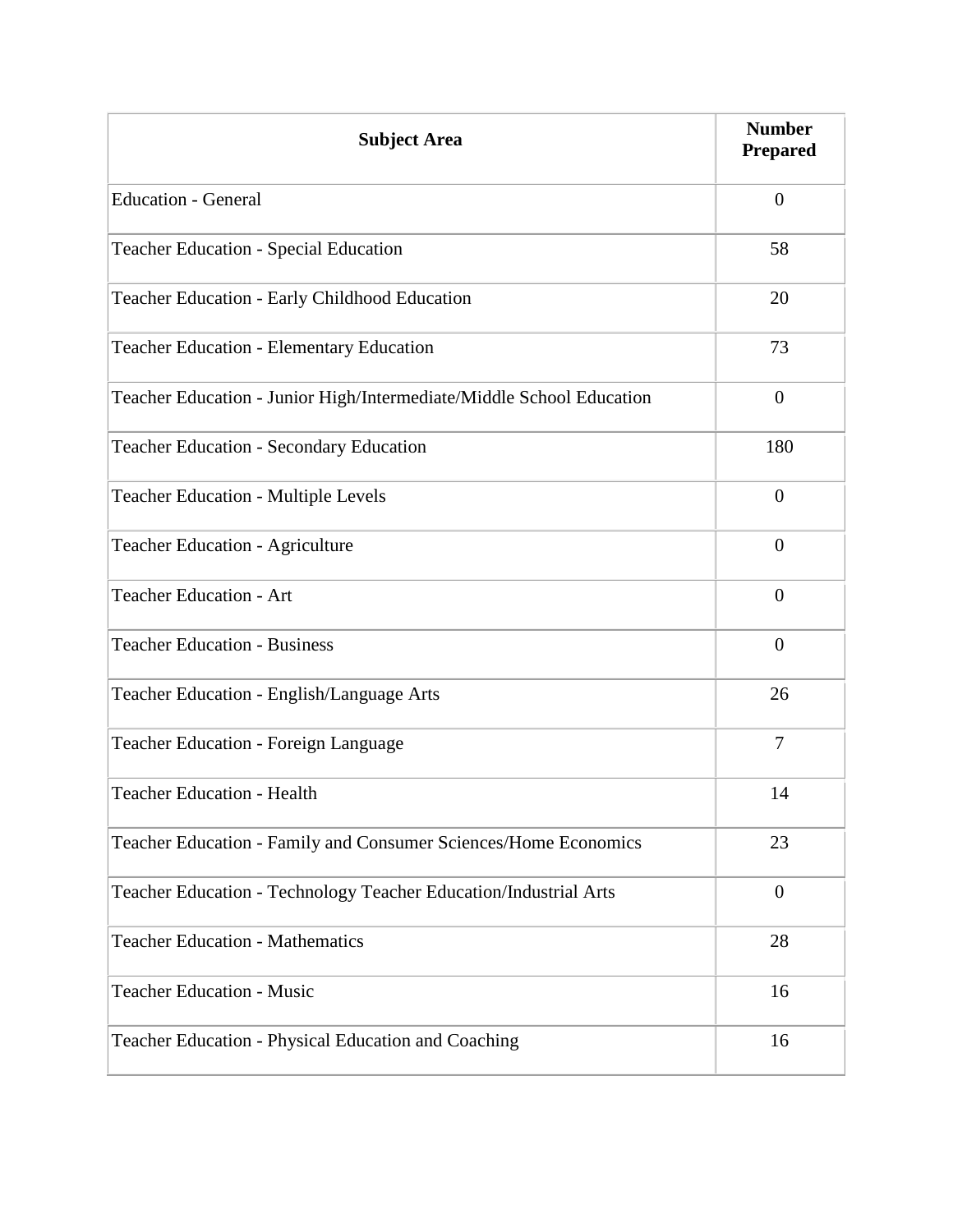| <b>Teacher Education - Reading</b>                            | 5                |
|---------------------------------------------------------------|------------------|
| Teacher Education - Science Teacher Education/General Science | 17               |
| <b>Teacher Education - Social Science</b>                     | $\boldsymbol{0}$ |
| <b>Teacher Education - Social Studies</b>                     | 26               |
| <b>Teacher Education - Technical Education</b>                | $\boldsymbol{0}$ |
| <b>Teacher Education - Computer Science</b>                   | $\boldsymbol{0}$ |
| <b>Teacher Education - Biology</b>                            | 10               |
| <b>Teacher Education - Chemistry</b>                          | $\tau$           |
| Teacher Education - Drama and Dance                           | $\overline{0}$   |
| <b>Teacher Education - French</b>                             | $\boldsymbol{0}$ |
| <b>Teacher Education - German</b>                             | $\boldsymbol{0}$ |
| <b>Teacher Education-History</b>                              | 19               |
| <b>Teacher Education - Physics</b>                            | $\overline{4}$   |
| <b>Teacher Education - Spanish</b>                            | $\overline{7}$   |
| <b>Teacher Education - Speech</b>                             | $\boldsymbol{0}$ |
| <b>Teacher Education - Geography</b>                          | 3                |
| Teacher Education - Latin                                     | $\boldsymbol{0}$ |
| Teacher Education - Psychology                                | 12               |
| <b>Teacher Education - Earth Science</b>                      | 9                |
| Teacher Education - English as a Second Language              | 19               |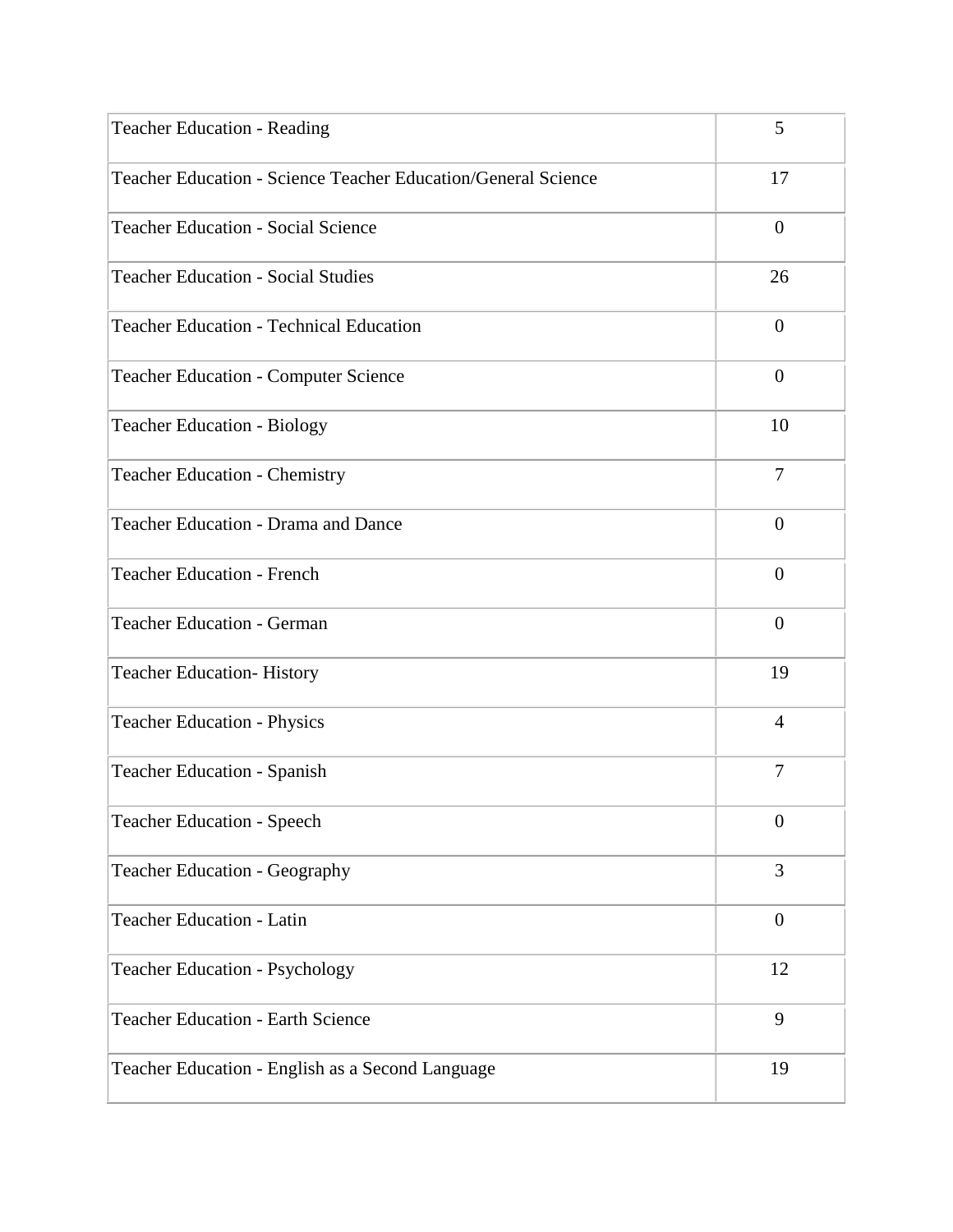| Teacher Education - Bilingual, Multilingual, and Multicultural Education                                         |    |
|------------------------------------------------------------------------------------------------------------------|----|
| Education - Other                                                                                                | 54 |
| Specify: Economics - 5, Political Science - 12, Environmental Studies - 4,<br>Sociology - 5, Spch Lang. Path.-28 |    |

### **Section I.e Teachers Prepared by Academic Major**

Please provide the number of teachers prepared by academic major for academic year 2011-12. For the purposes of this section, number prepared means the number of program completers. "Academic major" refers to the actual major(s) declared by the program completer. An individual can be counted in more than one academic major. If no individuals were prepared in a particular academic major, please leave that cell blank.  $(\S 205(b)(1)(H))$ 

| <b>Academic Major</b>                                                | <b>Number Prepared</b> |
|----------------------------------------------------------------------|------------------------|
| <b>Education - General</b>                                           | $\overline{0}$         |
| <b>Teacher Education - Special Education</b>                         | 58                     |
| Teacher Education - Early Childhood Education                        | 21                     |
| <b>Teacher Education - Elementary Education</b>                      | 78                     |
| Teacher Education - Junior High/Intermediate/Middle School Education | $\theta$               |
| <b>Teacher Education - Secondary Education</b>                       | $\overline{0}$         |
| <b>Teacher Education - Agriculture</b>                               | $\theta$               |
| <b>Teacher Education - Art</b>                                       | $\overline{0}$         |
| <b>Teacher Education - Business</b>                                  | $\overline{0}$         |
| Teacher Education - English/Language Arts                            | 22                     |
| Teacher Education - Foreign Language                                 | 6                      |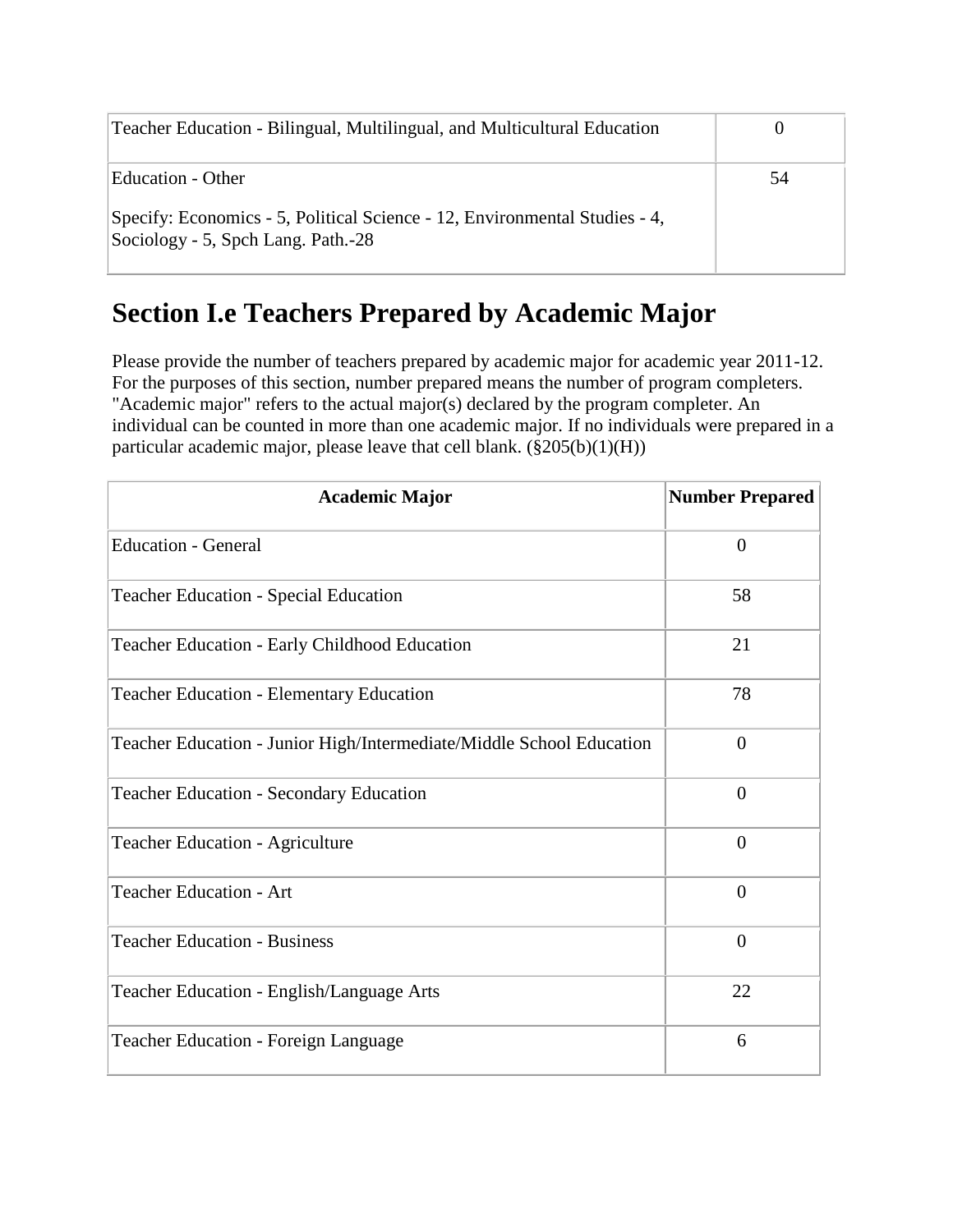| <b>Teacher Education - Health</b>                                | $\overline{0}$   |
|------------------------------------------------------------------|------------------|
| Teacher Education - Family and Consumer Sciences/Home Economics  | 23               |
| Teacher Education - Technology Teacher Education/Industrial Arts | $\overline{0}$   |
| <b>Teacher Education - Mathematics</b>                           | 15               |
| <b>Teacher Education - Music</b>                                 | 16               |
| Teacher Education - Physical Education and Coaching              | 14               |
| <b>Teacher Education - Reading</b>                               | $\overline{0}$   |
| <b>Teacher Education - Science</b>                               | 11               |
| <b>Teacher Education - Social Science</b>                        | $\overline{0}$   |
| <b>Teacher Education - Social Studies</b>                        | 18               |
| <b>Teacher Education - Technical Education</b>                   | $\overline{0}$   |
| <b>Teacher Education - Computer Science</b>                      | $\overline{0}$   |
| <b>Teacher Education - Biology</b>                               | 3                |
| <b>Teacher Education - Chemistry</b>                             | $\boldsymbol{0}$ |
| <b>Teacher Education - Drama and Dance</b>                       | $\boldsymbol{0}$ |
| <b>Teacher Education - French</b>                                | $\overline{0}$   |
| <b>Teacher Education - German</b>                                | $\theta$         |
| <b>Teacher Education - History</b>                               | 12               |
| <b>Teacher Education - Physics</b>                               | 3                |
| <b>Teacher Education - Spanish</b>                               | 6                |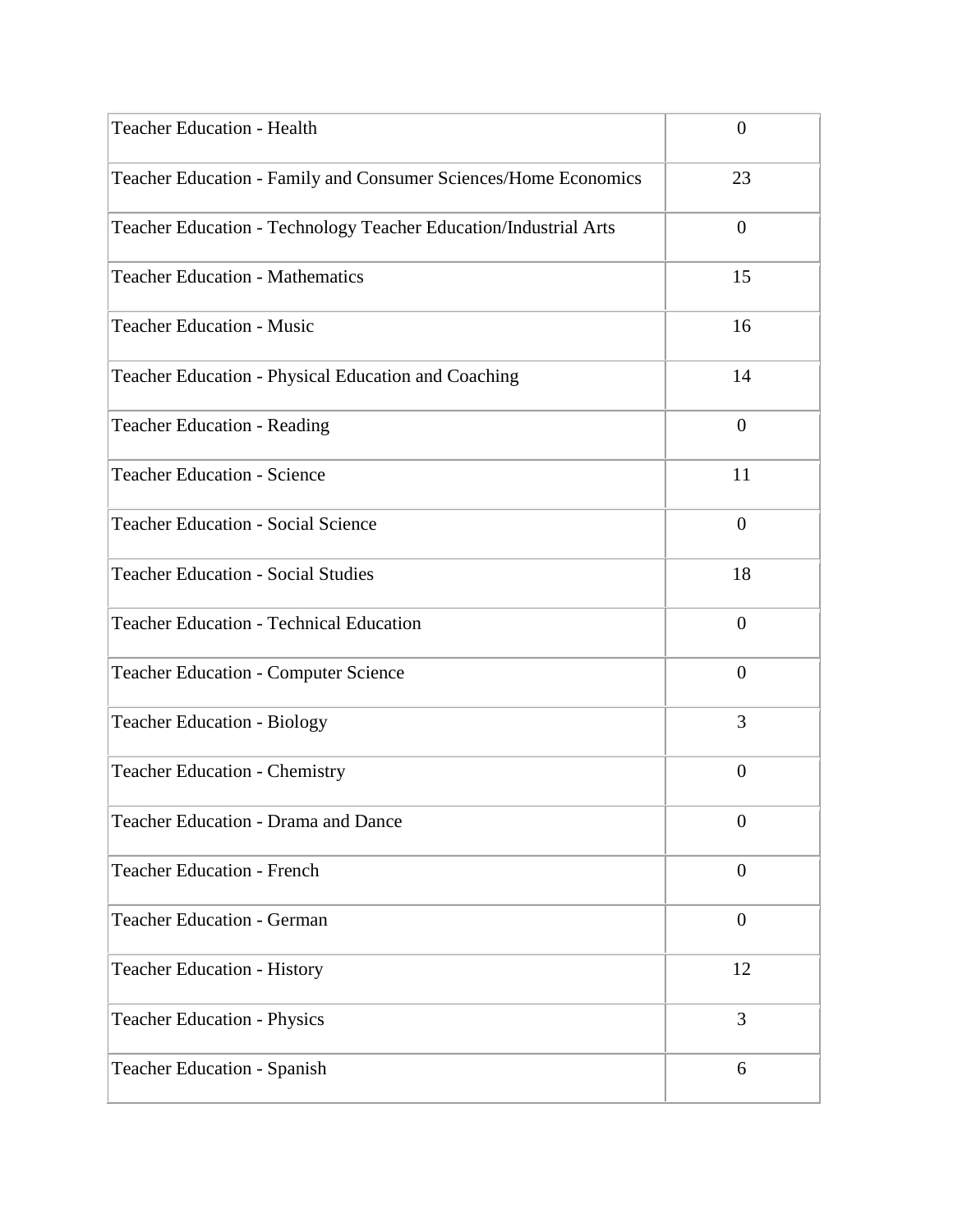| <b>Teacher Education - Speech</b>                                        | $\overline{0}$   |
|--------------------------------------------------------------------------|------------------|
| Teacher Education - Geography                                            | $\overline{0}$   |
| <b>Teacher Education - Latin</b>                                         | $\theta$         |
| Teacher Education - Psychology                                           | $\overline{0}$   |
| <b>Teacher Education - Earth Science</b>                                 | $\overline{0}$   |
| Teacher Education - English as a Second Language                         | $\overline{0}$   |
| Teacher Education - Bilingual, Multilingual, and Multicultural Education | $\theta$         |
| <b>Education - Curriculum and Instruction</b>                            | $\overline{0}$   |
| Education - Social and Philosophical Foundations of Education            | $\overline{0}$   |
| <b>Liberal Arts/Humanities</b>                                           | $\theta$         |
| Psychology                                                               | $\overline{0}$   |
| <b>Social Sciences</b>                                                   | $\overline{0}$   |
| Anthropology                                                             | $\theta$         |
| Economics                                                                | $\overline{0}$   |
| Geography and Cartography                                                | $\boldsymbol{0}$ |
| <b>Political Science and Government</b>                                  | 10               |
| Sociology                                                                | $\boldsymbol{0}$ |
| Visual and Performing Arts                                               | $\overline{0}$   |
| History                                                                  | $\overline{0}$   |
| Foreign Languages                                                        | $\boldsymbol{0}$ |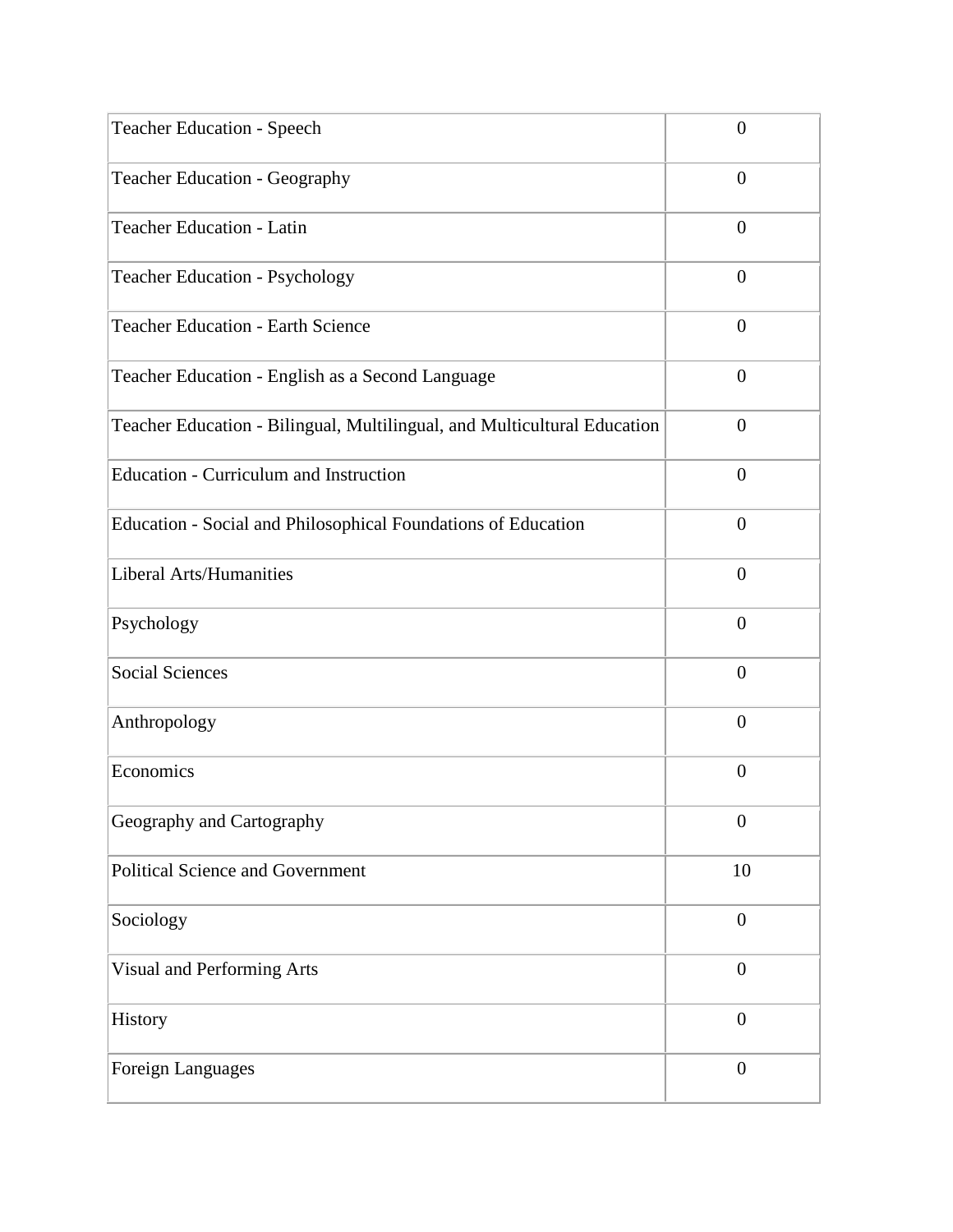| Family and Consumer Sciences/Human Sciences          | $\overline{0}$   |
|------------------------------------------------------|------------------|
| English Language/Literature                          | $\overline{0}$   |
| Philosophy and Religious Studies                     | $\overline{0}$   |
| Agriculture                                          | $\overline{0}$   |
| <b>Communication or Journalism</b>                   | $\overline{0}$   |
| Engineering                                          | $\overline{0}$   |
| <b>Biology</b>                                       | $\overline{0}$   |
| <b>Mathematics and Statistics</b>                    | $\overline{0}$   |
| <b>Physical Sciences</b>                             | $\overline{0}$   |
| <b>Astronomy and Astrophysics</b>                    | $\overline{0}$   |
| Atmospheric Sciences and Meteorology                 | $\overline{0}$   |
| Chemistry                                            | $\overline{0}$   |
| Geological and Earth Sciences/Geosciences            | $\overline{0}$   |
| Physics                                              | $\overline{0}$   |
| Business/Business Administration/Accounting          | $\boldsymbol{0}$ |
| <b>Computer and Information Sciences</b>             | $\boldsymbol{0}$ |
| Other                                                | 28               |
| Specify: Speech Language Pathology major and masters |                  |

# **Section I.f Program Completers**

Provide the total number of teacher preparation program completers in each of the following academic years: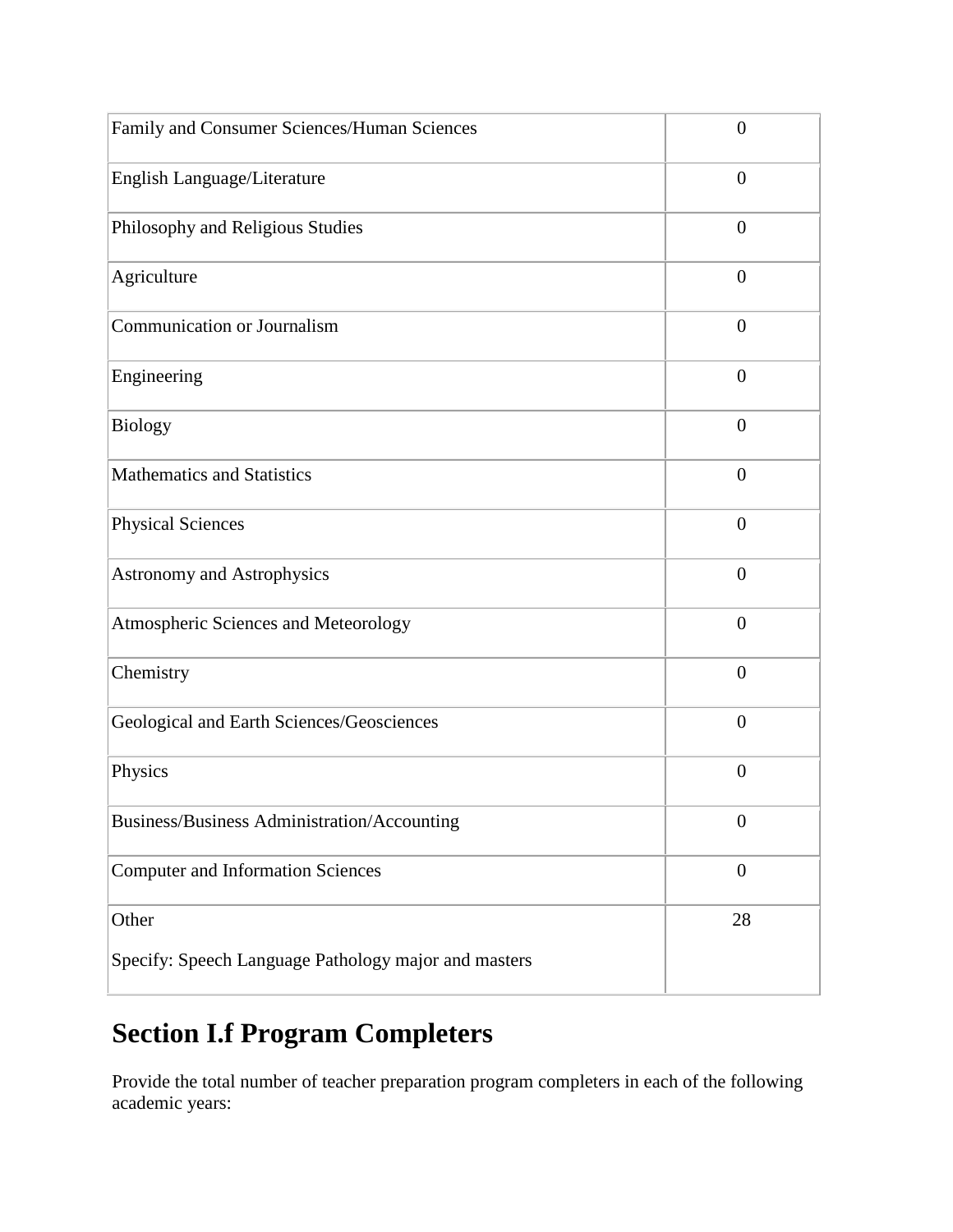2011-12: 253 2010-11: 260 2009-10: 267

# **Section II. Annual Goals - Mathematics**

Each institution of higher education (IHE) that conducts a traditional teacher preparation program (including programs that offer any ongoing professional development programs) or alternative route to state credential program, and that enrolls students receiving Federal assistance under this Act, shall set annual quantifiable goals for increasing the number of prospective teachers trained in teacher shortage areas designated by the Secretary or by the state educational agency, including mathematics, science, special education, and instruction of limited English proficient students.  $(\frac{8205(a)(1)(A)(ii)}{8206(a)})$ 

Information about teacher shortage areas can be found at [http://www2.ed.gov/about/offices/list/ope/pol/tsa.html.](http://www2.ed.gov/about/offices/list/ope/pol/tsa.html)

Please provide the information below about your program's goals to increase the number of prospective teachers in mathematics in each of three academic years.

Academic year 2011-12

Did your program prepare teachers in mathematics in 2011-12?

Yes

How many prospective teachers did your program plan to add in mathematics in 2011-12?

2

Did your program meet the goal for prospective teachers set in mathematics in 2011-12?

Yes

Description of strategies used to achieve goal, if applicable:

Recruitment: High School visits, 2-year College visits, website, free credit evaluations for students who would like to transfer or reenter as a teacher education major, post cards to students who take the ACT and indicate majors in teaching fields, visits to early classes in this major program area, meetings with department advisors, open sessions on getting to know more about teacher education for on-campus students. Retention work seems to be key in teacher education: Praxis I & II workshops, study guides, online PLATO training program, scholarships, required advising every semester, full-time advising staff 12 months per year.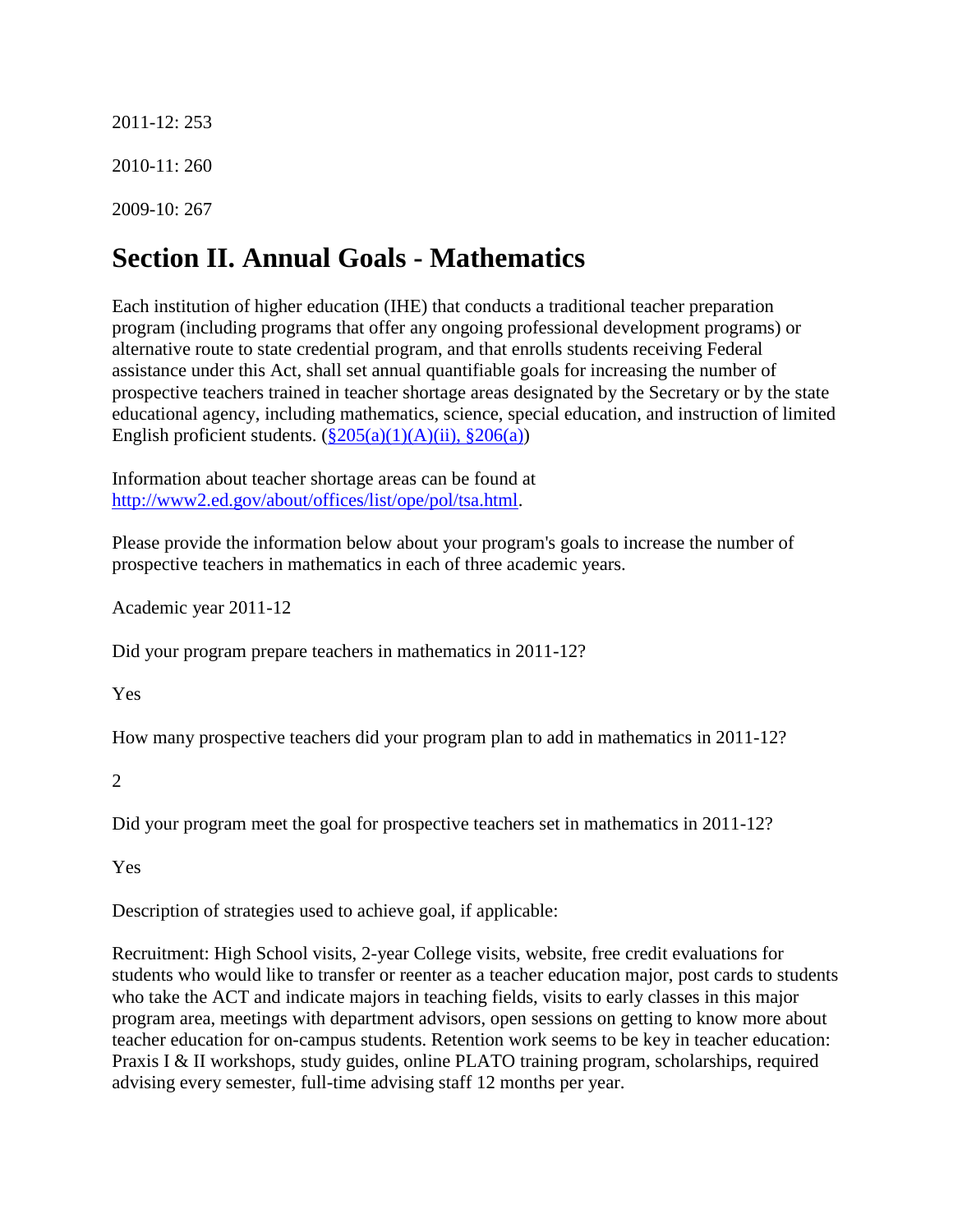Description of steps to improve performance in meeting goal or lessons learned in meeting goal, if applicable:

We are aware that numbers will be going down in the next few years. We have heard from students that they are being discouraged by parents and people in their communities from going into teaching. They site the following: the climate in the state does not encourage students to look at teacher education as a feasible or respected career. Salaries are being significantly lowered by school districts due to newer legislation. We are attempting to get the word out that teaching is an honorable profession and that we need good teachers to take the place of those who are leaving teaching or leaving the state.

Provide any additional comments, exceptions and explanations below:

Academic year 2012-13

Is your program preparing teachers in mathematics in 2012-13?

Yes

How many prospective teachers did your program plan to add in mathematics in 2012-13?

0

Provide any additional comments, exceptions and explanations below:

We know that numbers of interested freshmen and sophomores not yet admitted to our program are down and continue to decline. We are hoping that our numbers stay the same and don't actually drop.

Academic year 2013-14

Will your program prepare teachers in mathematics in 2013-14?

Yes

How many prospective teachers does your program plan to add in mathematics in 2013-14?

 $\Omega$ 

Provide any additional comments, exceptions and explanations below:

We know numbers of interested freshmen and sophomores not yet admitted to our program are down and continue to decline. We are hoping that our numbers stay the same and don't actually drop.

### **Section II. Annual Goals - Science**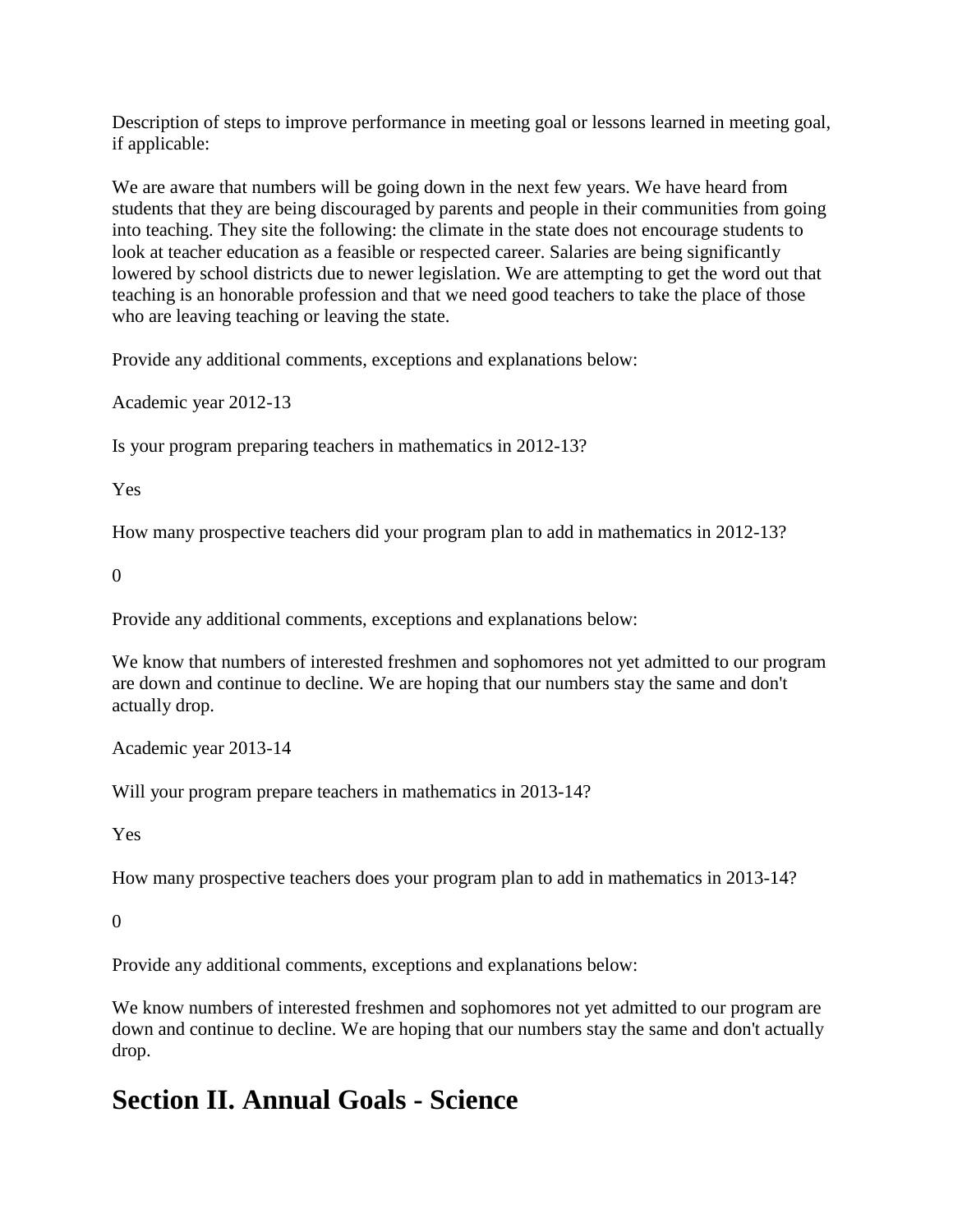Each institution of higher education (IHE) that conducts a traditional teacher preparation program (including programs that offer any ongoing professional development programs) or alternative route to state credential program, and that enrolls students receiving Federal assistance under this Act, shall set annual quantifiable goals for increasing the number of prospective teachers trained in teacher shortage areas designated by the Secretary or by the state educational agency, including mathematics, science, special education, and instruction of limited English proficient students.  $(\frac{205(a)(1)(A)(ii)}{206(a)})$ 

Information about teacher shortage areas can be found at [http://www2.ed.gov/about/offices/list/ope/pol/tsa.html.](http://www2.ed.gov/about/offices/list/ope/pol/tsa.html)

Please provide the information below about your program's goals to increase the number of prospective teachers in science in each of three academic years.

Academic year 2011-12

Did your program prepare teachers in science in 2011-12?

Yes

How many prospective teachers did your program plan to add in science in 2011-12?

2

Did your program meet the goal for prospective teachers set in science in 2011-12?

No

Description of strategies used to achieve goal, if applicable:

Recruitment: High School visits, 2-year College visits, website, free credit evaluations for students who would like to transfer or reenter as a teacher education major, post cards to students who take the ACT and indicate majors in teaching fields, visits to early classes in this major program area, meetings with department advisors, open sessions on getting to know more about teacher education for on-campus students. Retention work seems to be key in teacher education: Praxis I & II workshops, study guides, online PLATO training program, scholarships, required advising every semester, full-time advising staff 12 months per year.

Description of steps to improve performance in meeting goal or lessons learned in meeting goal, if applicable:

We are aware that numbers will be going down in the next few years. We have heard from students that they are being discouraged by parents and people in their communities from going into teaching. They site the following: the climate in the state does not encourage students to look at teacher education as a feasible or respected career. Salaries are being significantly lowered by school districts due to newer legislation. We are attempting to get the word out that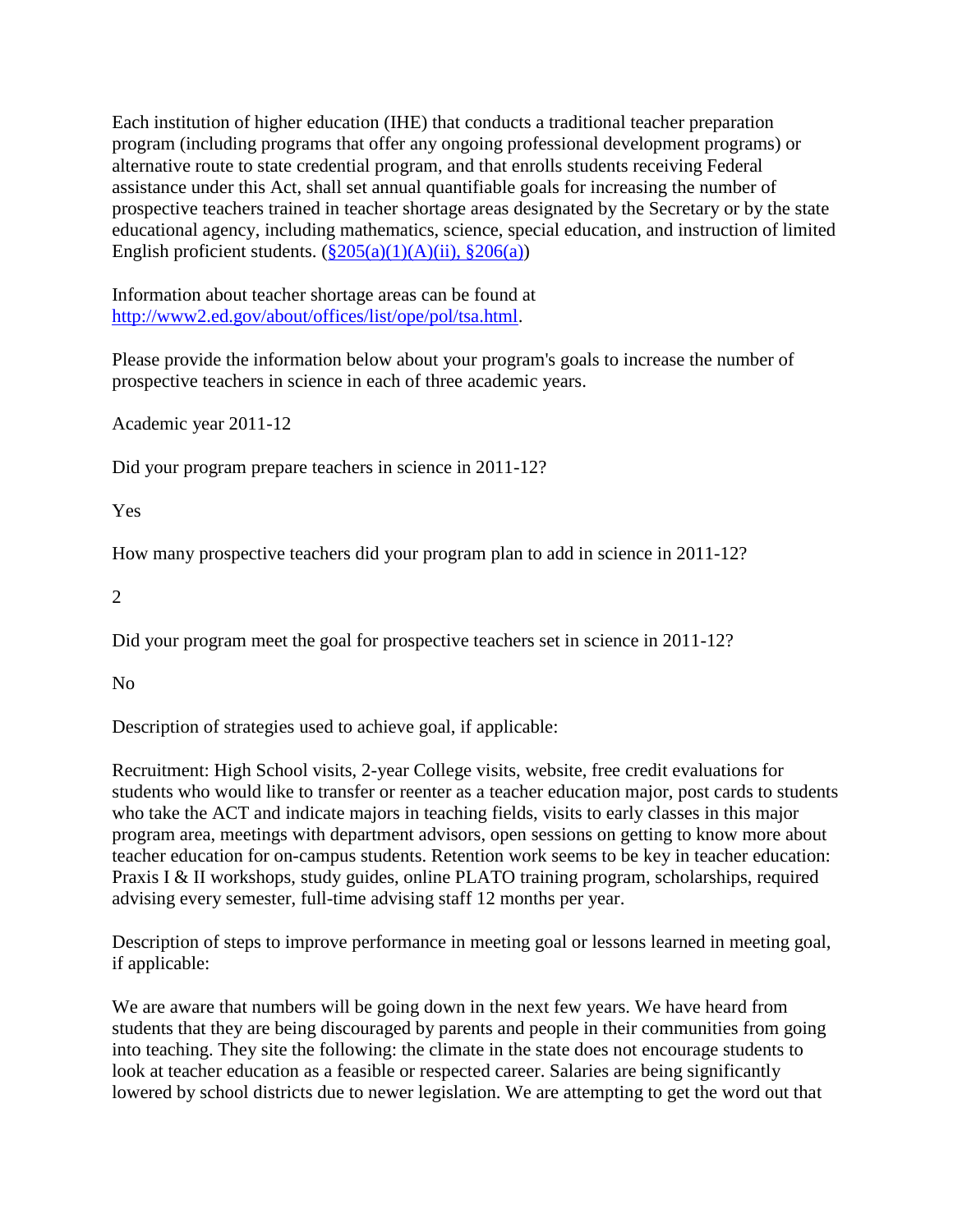teaching is an honorable profession and that we need good teachers to take the place of those who are leaving teaching or leaving the state.

Provide any additional comments, exceptions and explanations below:

Academic year 2012-13

Is your program preparing teachers in science in 2012-13?

Yes

How many prospective teachers did your program plan to add in science in 2012-13?

 $\Omega$ 

Provide any additional comments, exceptions and explanations below:

We know that numbers of interested freshmen and sophomores not yet admitted to our program are down and continue to decline. We are hoping that our numbers stay the same and don't actually drop.

Academic year 2013-14

Will your program prepare teachers in science in 2013-14?

Yes

How many prospective teachers does your program plan to add in science in 2013-14?

0

Provide any additional comments, exceptions and explanations below:

We know that numbers of interested freshmen and sophomores not yet admitted to our program are down and continue to decline. We are hoping that our numbers stay the same and don't actually drop.

### **Section II. Annual Goals - Special Education**

Each institution of higher education (IHE) that conducts a traditional teacher preparation program (including programs that offer any ongoing professional development programs) or alternative route to state credential program, and that enrolls students receiving Federal assistance under this Act, shall set annual quantifiable goals for increasing the number of prospective teachers trained in teacher shortage areas designated by the Secretary or by the state educational agency, including mathematics, science, special education, and instruction of limited English proficient students.  $(\frac{8205(a)(1)(A)(ii)}{8206(a)})$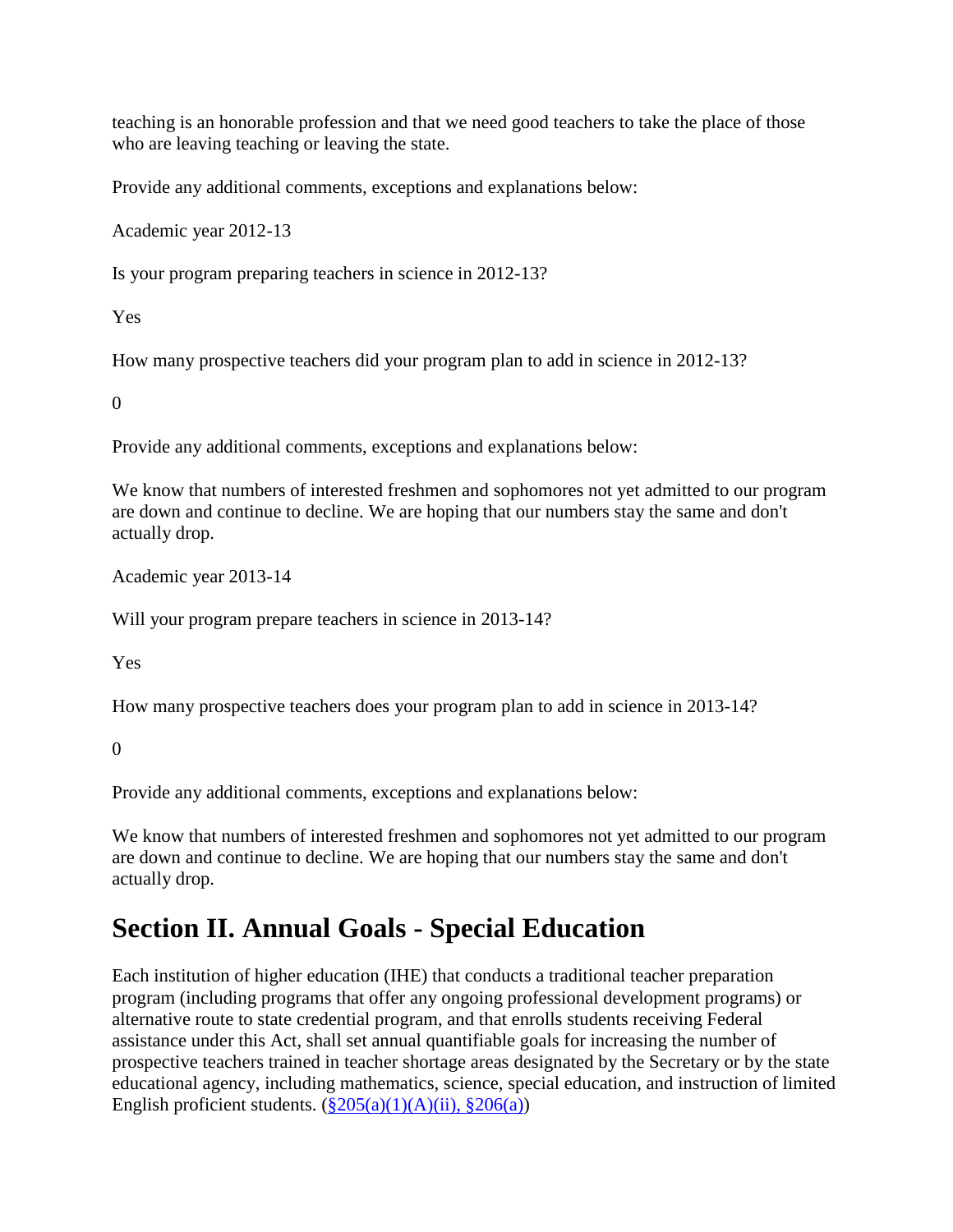Information about teacher shortage areas can be found at [http://www2.ed.gov/about/offices/list/ope/pol/tsa.html.](http://www2.ed.gov/about/offices/list/ope/pol/tsa.html)

Please provide the information below about your program's goals to increase the number of prospective teachers in special education in each of three academic years.

Academic year 2011-12

Did your program prepare teachers in special education in 2011-12?

Yes

How many prospective teachers did your program plan to add in special education in 2011-12?

5

Did your program meet the goal for prospective teachers set in special education in 2011-12?

No

Description of strategies used to achieve goal, if applicable:

Recruitment: High School visits, 2-year College visits, website, free credit evaluations for students who would like to transfer or reenter as a teacher education major, post cards to students who take the ACT and indicate majors in teaching fields, visits to early classes in this major program area, meetings with department advisors, open sessions on getting to know more about teacher education for on-campus students. Retention work seems to be key in teacher education: Praxis I & II workshops, study guides, online PLATO training program, scholarships, required advising every semester, full-time advising staff 12 months per year.

Description of steps to improve performance in meeting goal or lessons learned in meeting goal, if applicable:

We are aware that numbers will be going down in the next few years. We have heard from students that they are being discouraged by parents and people in their communities from going into teaching. They site the following: the climate in the state does not encourage students to look at teacher education as a feasible or respected career. Salaries are being significantly lowered by school districts due to newer legislation. We are attempting to get the word out that teaching is an honorable profession and that we need good teachers to take the place of those who are leaving teaching or leaving the state. We have also been approved for the Cross Categorical Special Education License for our special education majors and minors, which is increasing our freshmen/sophomore numbers.

Provide any additional comments, exceptions and explanations below:

Academic year 2012-13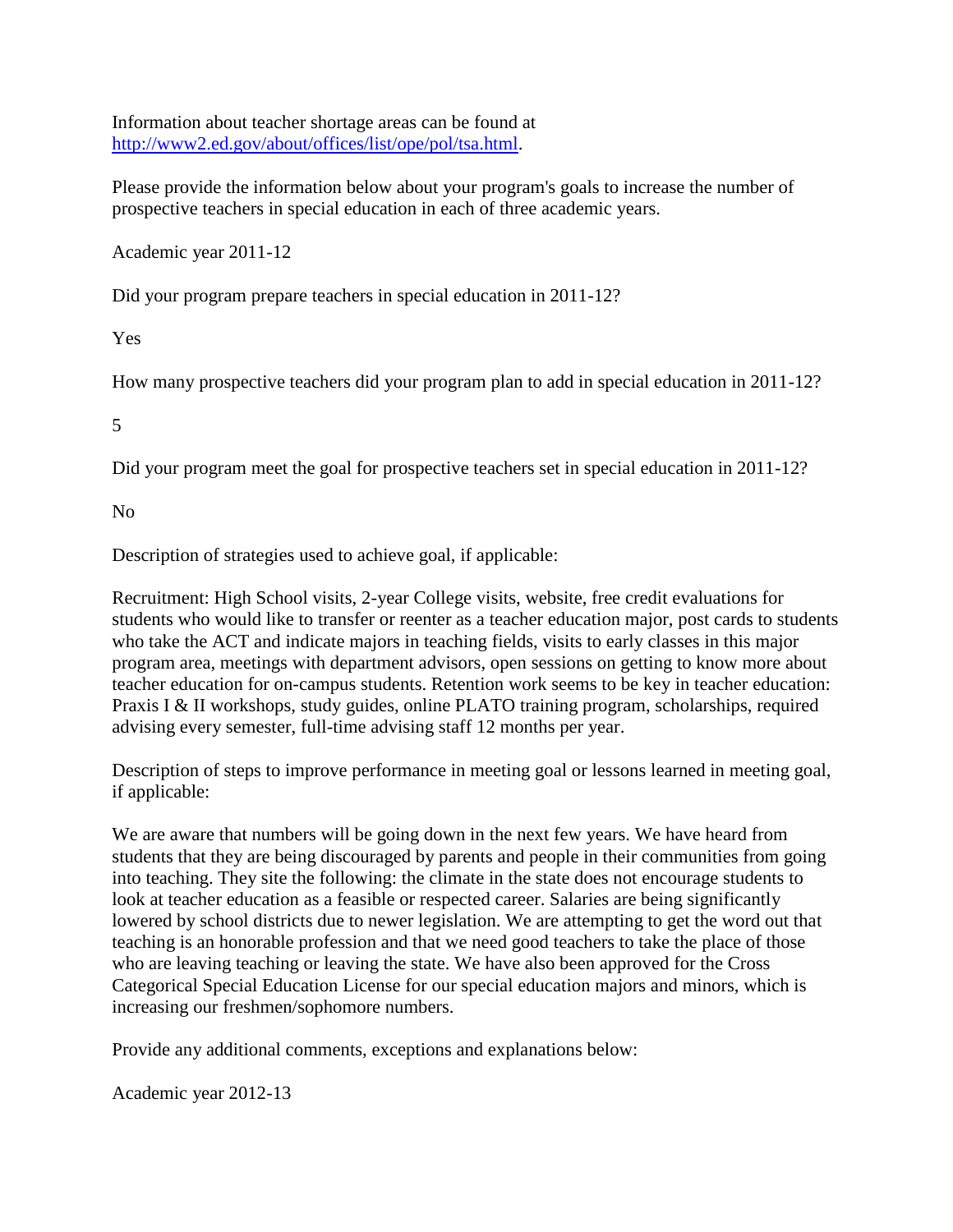Is your program preparing teachers in special education in 2012-13?

Yes

How many prospective teachers did your program plan to add in special education in 2012-13?

0

Provide any additional comments, exceptions and explanations below:

We know that numbers of interested freshmen and sophomores not yet admitted to our program are down and continue to decline. We are hoping that our numbers stay the same and don't actually drop.

Academic year 2013-14

Will your program prepare teachers in special education in 2013-14?

Yes

How many prospective teachers does your program plan to add in special education in 2013-14?

0

Provide any additional comments, exceptions and explanations below:

We know that numbers of interested freshmen and sophomores not yet admitted to our program are down and continue to decline. We are hoping that our numbers stay the same and don't actually drop.

#### **Section II. Annual Goals - LEP**

Each institution of higher education (IHE) that conducts a traditional teacher preparation program (including programs that offer any ongoing professional development programs) or alternative route to state credential program, and that enrolls students receiving Federal assistance under this Act, shall set annual quantifiable goals for increasing the number of prospective teachers trained in teacher shortage areas designated by the Secretary or by the state educational agency, including mathematics, science, special education, and instruction of limited English proficient students.  $(\frac{8}{205(a)(1)(A)(ii)}, \frac{8}{206(a)})$ 

Information about teacher shortage areas can be found at [http://www2.ed.gov/about/offices/list/ope/pol/tsa.html.](http://www2.ed.gov/about/offices/list/ope/pol/tsa.html)

Please provide the information below about your program's goals to increase the number of prospective teachers in instruction of limited English proficient students in each of three academic years.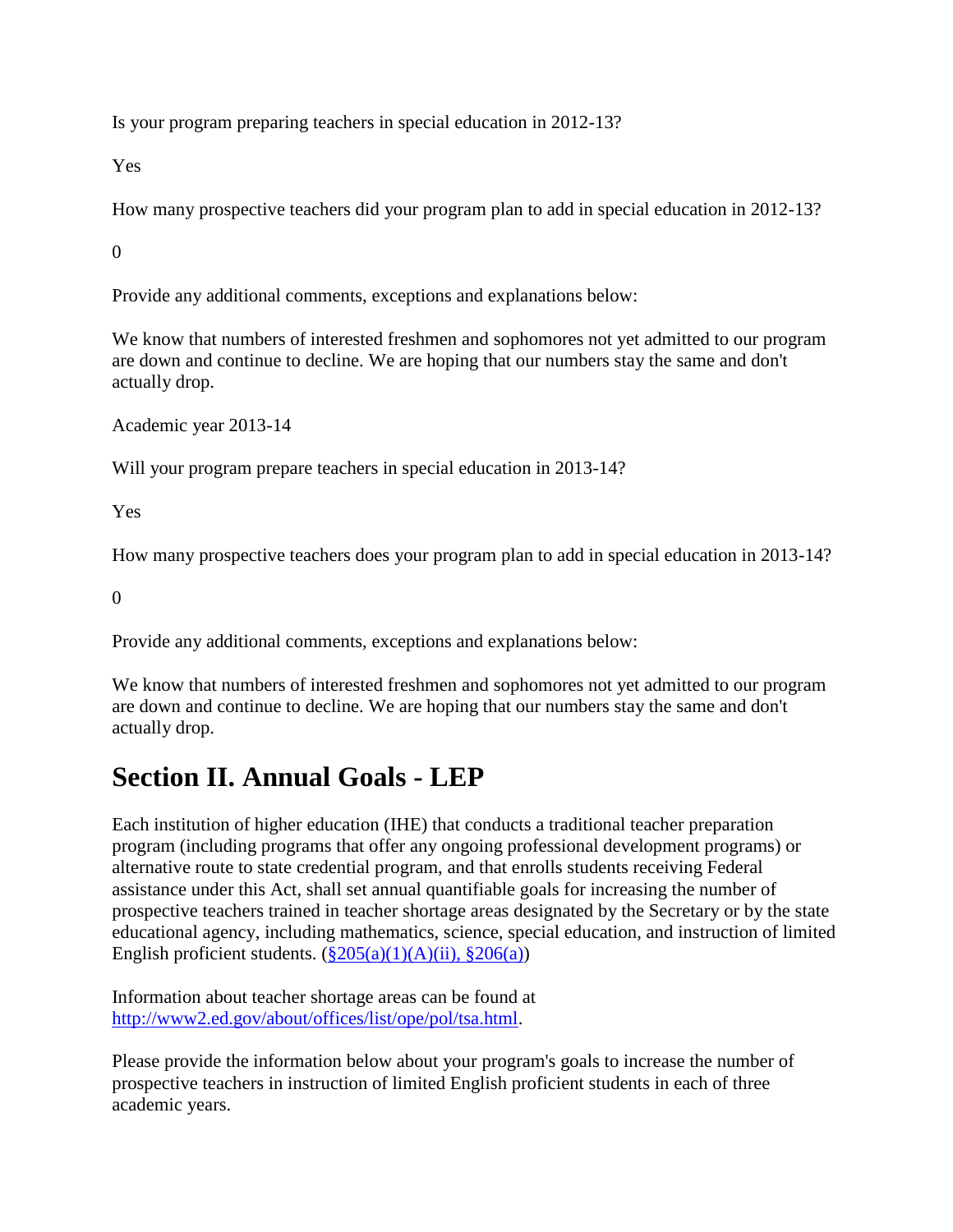Academic year 2011-12

Did your program prepare teachers in instruction of limited English proficient students in 2011- 12?

Yes

How many prospective teachers did your program plan to add in instruction of limited English proficient students in 2011-12?

#### 5

Did your program meet the goal for prospective teachers set in instruction of limited English proficient students in 2011-12?

Yes

Description of strategies used to achieve goal, if applicable:

Recruitment: High School visits, 2-year College visits, website, free credit evaluations for students who would like to transfer or reenter as a teacher education major, post cards to students who take the ACT and indicate majors in teaching fields, visits to early classes in this major program area, meetings with department advisors, open sessions on getting to know more about teacher education for on-campus students. Retention work seems to be key in teacher education: Praxis I & II workshops, study guides, online PLATO training program, scholarships, required advising every semester, full-time advising staff 12 months per year. We have been encouraging this teacher education program for a number of our majors due to job marketability and teacher effectiveness.

Description of steps to improve performance in meeting goal or lessons learned in meeting goal, if applicable:

We are aware that numbers will be going down in the next few years. We have heard from students that they are being discouraged by parents and people in their communities from going into teaching. They site the following: the climate in the state does not encourage students to look at teacher education as a feasible or respected career. Salaries are being significantly lowered by school districts due to newer legislation. We are attempting to get the word out that teaching is an honorable profession and that we need good teachers to take the place of those who are leaving teaching or leaving the state. Due to new university General Education Program requirements, students will have more room to add a minor if they choose to. We are encouraging this minor for purposes of marketability and teacher effectiveness.

Provide any additional comments, exceptions and explanations below:

Academic year 2012-13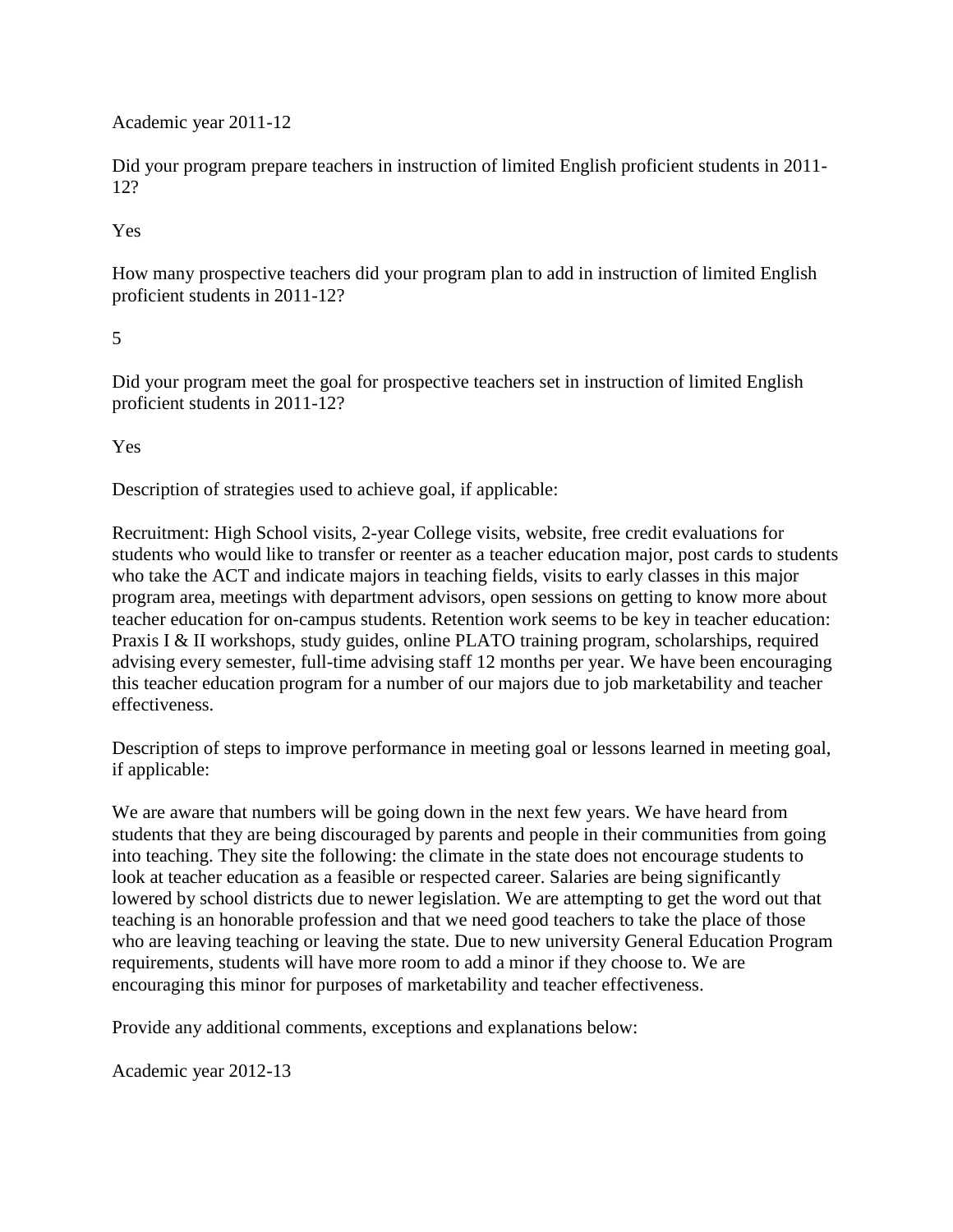Is your program preparing teachers in instruction of limited English proficient students in 2012- 13?

Yes

How many prospective teachers did your program plan to add in instruction of limited English proficient students in 2012-13?

 $\mathcal{L}$ 

Provide any additional comments, exceptions and explanations below:

Due to advising practices and tracking, we are predicting this number to increase for a few years.

Academic year 2013-14

Will your program prepare teachers in instruction of limited English proficient students in 2013- 14?

Yes

How many prospective teachers does your program plan to add in instruction of limited English proficient students in 2013-14?

2

Provide any additional comments, exceptions and explanations below:

Due to advising practices and tracking, we are predicting this number to increase for a few years.

#### **Section II. Assurances**

Please certify that your institution is in compliance with the following assurances.  $(\$205(a)(1)(A)(iii), §206(b))$  Note: Be prepared to provide documentation and evidence for your responses, when requested, to support the following assurances.

Preparation responds to the identified needs of the local educational agencies or States where the program completers are likely to teach, based on past hiring and recruitment trends. Yes

Preparation is closely linked with the needs of schools and the instructional decisions new teachers face in the classroom. Yes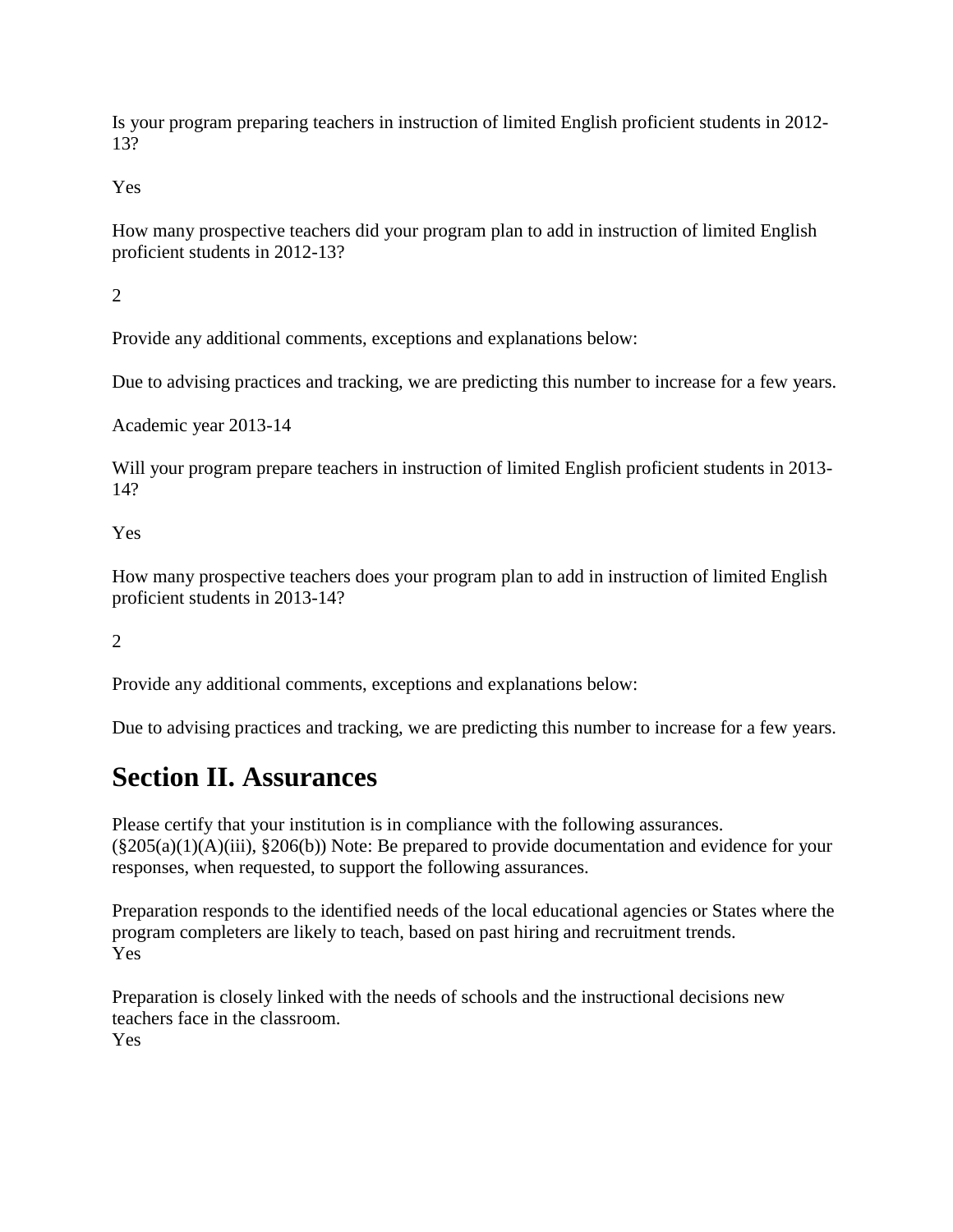Prospective special education teachers are prepared in core academic subjects and to instruct in core academic subjects.

Yes

Prospective general education teachers are prepared to provide instruction to students with disabilities.

Yes

Prospective general education teachers are prepared to provide instruction to limited English proficient students. Yes

Prospective general education teachers are prepared to provide instruction to students from lowincome families.

Yes

Prospective teachers are prepared to effectively teach in urban and rural schools, as applicable. Yes

Describe your institution's most successful strategies in meeting the assurances listed above:

• In 2011-2012, a group of faculty members wrote a grant for Responsive Pedagogy to address how issues of pluralism are addressed across our major courses. We met regularly and set up a (secure, as of now) web site listing resources for faculty (books, videos, etc.). The Film and Food event ("The Debaters") was shown to all SOE faculty who accepted the invitation to attend. The School of Education is currently revising its entire curriculum to incorporate a pluralism strand throughout all methods courses. This practice is ongoing.

• We are actively modifying the curriculum to better prepare teachers to honor difference. This particular assignment includes honoring differences in race/ethnicity and gender. Lectures, readings, and activities support prospective teachers' learning, and the My Influence as a Teacher essay assesses their readiness to honor difference.

• We read and study Educating Esmé, an autobiography by a new teacher teaching in an urban school. We also read and study a series of case studies which contextual many of the decisions new teachers face. Lectures, readings, and activities support prospective teachers' learning about curriculum design, instructional strategies, and assessment. The Teaching Philosophy essay assesses their readiness to make reflective, effective instructional decisions, prospective teachers' learning, and the My Influence as a Teacher essay assesses their readiness to honor difference.

The Book Guides assignment and activity support prospective teachers' readiness to teach in an urban school. Lectures and activities support prospective teachers' awareness of barriers and privileges in urban and rural settings, including socioeconomic status, at-risk behaviors, and assets and deficits.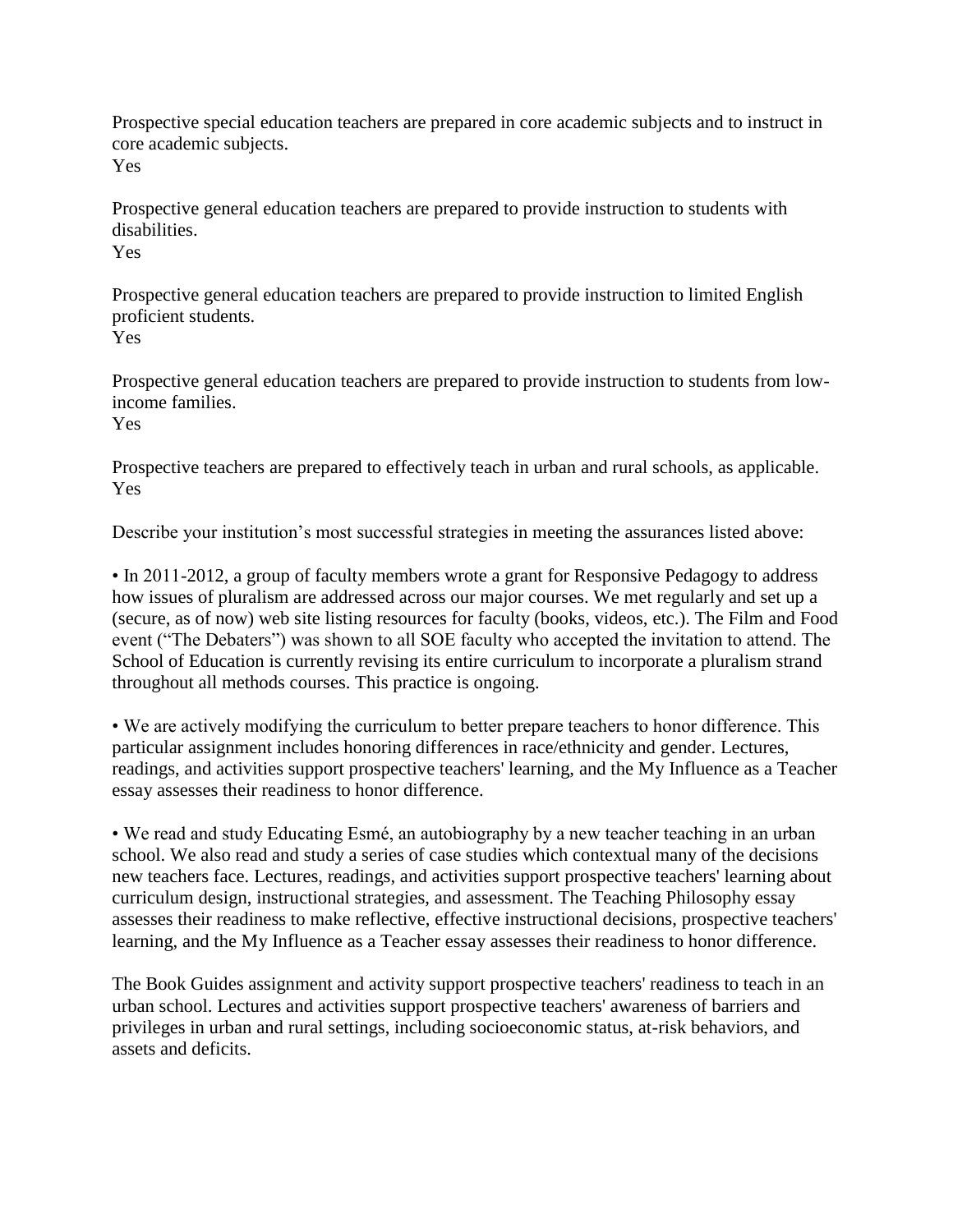• Prospective teachers are given the most up-to-date materials that the schools are using. All the books the students are introduced to will provide them with knowledge on instructional decisions new teachers will face. They visit area classrooms to see the practices, writing workshop in Kindergarten—based on reliable, practical, proven research methods—and observe the book coming alive. Pre service teachers are shown how instructional decisions are made right in front of their eyes.

• We use differentiation and Cambourne's Learning Conditions, which creates an atmosphere of learning for ALL STUDENTS. For example, a differentiation map is handed out and students are able to refer to it as we progress throughout the semester. It relates to how each student will come in at their own level of learning and as a teacher you need to differentiate by content, product, process, and environment. Cambourne's conditions go on the same premise, bringing students to the realization that they will need to guide students in their learning, starting with what they know and going from there(relates to their Professional Development Portfolios). Also, students learn how to do running records/benchmarks I my two classes. This is an instructional tool for teachers to use with ALL students. It reveals to them what the student is doing and not doing while they read, gives them an appropriate level to start "instruction" with that child, an instructional level for reading—usually in a guided reading group.

• Assignments are used to focus on vocabulary, one of the five components of reading, which is extremely important for ELL students. The running records/benchmarks are the biggest tool for teaching and guiding instruction. Prospective teachers read a chapter out of Kathryn Au's book—relates to multicultural literature and literacy. It is so important that we bring in "their ways of being" –who they are first and then academics next.

• Courses include guest speakers and prospective students are provided hands-on training in technologies currently used in surrounding districts.

• Prospective teachers interact and learn through discussion, lecture application activities for current laws and practices including progress monitoring and response to intervention.

• General Education prospective teachers receive training in providing instruction to children with disabilities. They are exposed to many sources of lecture, discussion, videos, case studies, group projects, exams, and application papers .

• Prospective teachers receive training in providing instruction to children from low-income and urban/rural families through case studies, discussions.

• Prospective teachers are expected to evaluate education in the U.S., specifically educational policy of educational opportunity and the impact it has on topics such as urban and rural poverty, English as a second language, and instruction in meeting the needs of those communities and students.

• Methods courses look at best practices in the subject areas through direct teaching opportunities for pre-student teachers to practice and critique their peers on what they will face in diverse classrooms.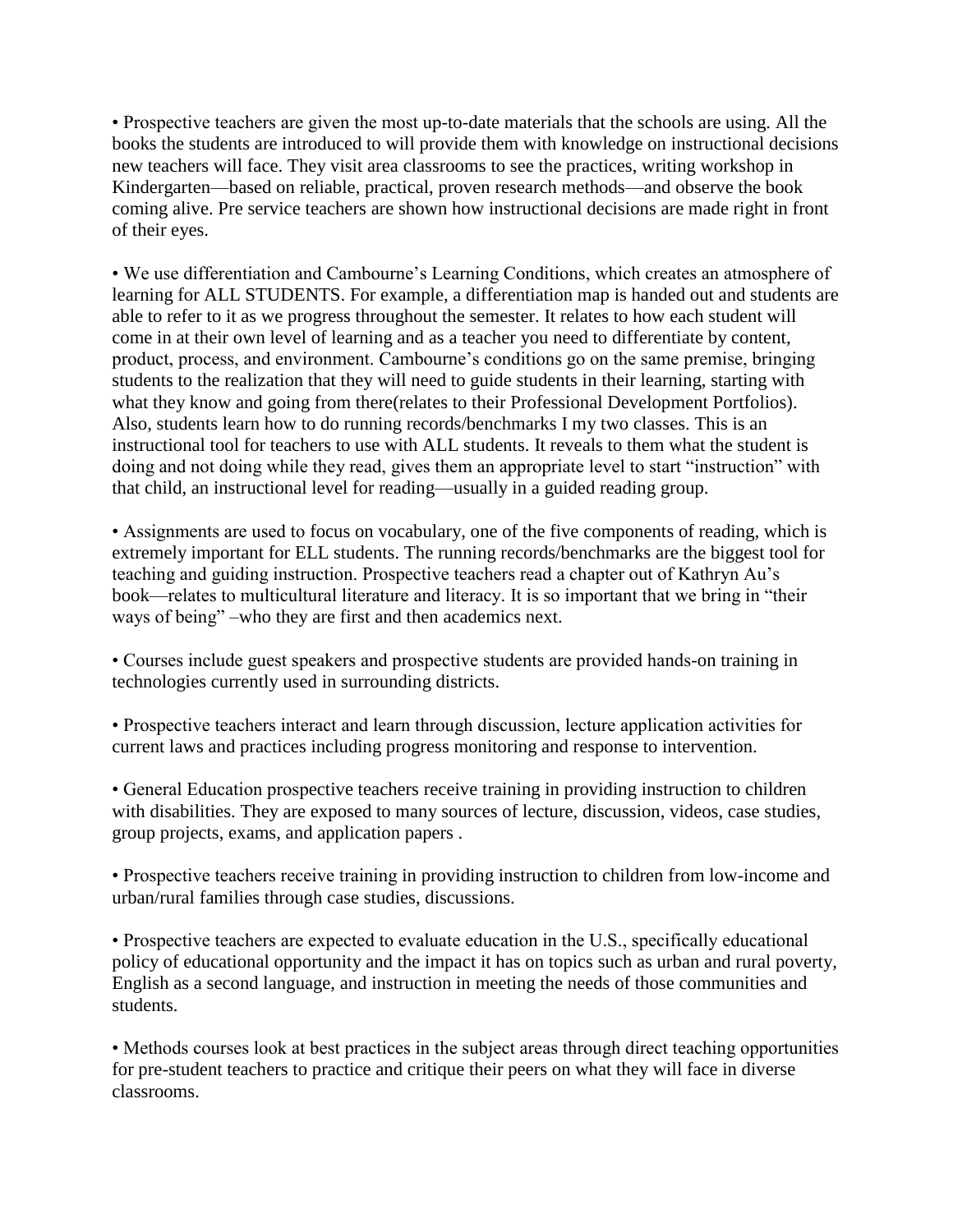-Our pluralism course has increased contact hours and expectations for all education majors to better inform and educate on this issue.

# **Section III. Assessment Rates**

| <b>Assessment code - Assessment name</b><br><b>Test Company</b><br>Group                                                                                                   | <b>Number</b><br>taking<br>tests | Avg.<br>scaled<br>score | <b>Number</b><br>passing<br>tests | Pass<br>rate<br>$(\%)$ |
|----------------------------------------------------------------------------------------------------------------------------------------------------------------------------|----------------------------------|-------------------------|-----------------------------------|------------------------|
| ETS0014 - ELEM ED CONTENT KNOWLEDGE<br><b>Educational Testing Service (ETS)</b><br>All enrolled students who have completed all nonclinical<br>courses                     | 6                                |                         |                                   |                        |
| ETS0014 - ELEM ED CONTENT KNOWLEDGE<br><b>Educational Testing Service (ETS)</b><br>Other enrolled students                                                                 | 42                               | 164                     | 40                                | 95                     |
| ETS0014 - ELEM ED CONTENT KNOWLEDGE<br><b>Educational Testing Service (ETS)</b><br>All program completers, 2011-12                                                         | 19                               | 167                     | 19                                | 100                    |
| ETS0014 - ELEM ED CONTENT KNOWLEDGE<br><b>Educational Testing Service (ETS)</b><br>All program completers, 2010-11                                                         | 24                               | 163                     | 24                                | 100                    |
| ETS0014 - ELEM ED CONTENT KNOWLEDGE<br><b>Educational Testing Service (ETS)</b><br>All program completers, 2009-10                                                         | 23                               | 163                     | 23                                | 100                    |
| ETS0041 - ENG LANG LIT COMP CONTENT<br><b>KNOWLEDGE</b><br><b>Educational Testing Service (ETS)</b><br>All enrolled students who have completed all nonclinical<br>courses | 1                                |                         |                                   |                        |
| ETS0041 - ENG LANG LIT COMP CONTENT<br><b>KNOWLEDGE</b><br><b>Educational Testing Service (ETS)</b><br>Other enrolled students                                             | 18                               | 180                     | 16                                | 89                     |
| ETS0041 - ENG LANG LIT COMP CONTENT<br><b>KNOWLEDGE</b><br><b>Educational Testing Service (ETS)</b><br>All program completers, 2011-12                                     | 22                               | 178                     | 22                                | 100                    |
| ETS0041 - ENG LANG LIT COMP CONTENT<br><b>KNOWLEDGE</b><br><b>Educational Testing Service (ETS)</b><br>All program completers, 2010-11                                     | 12                               | 181                     | 12                                | 100                    |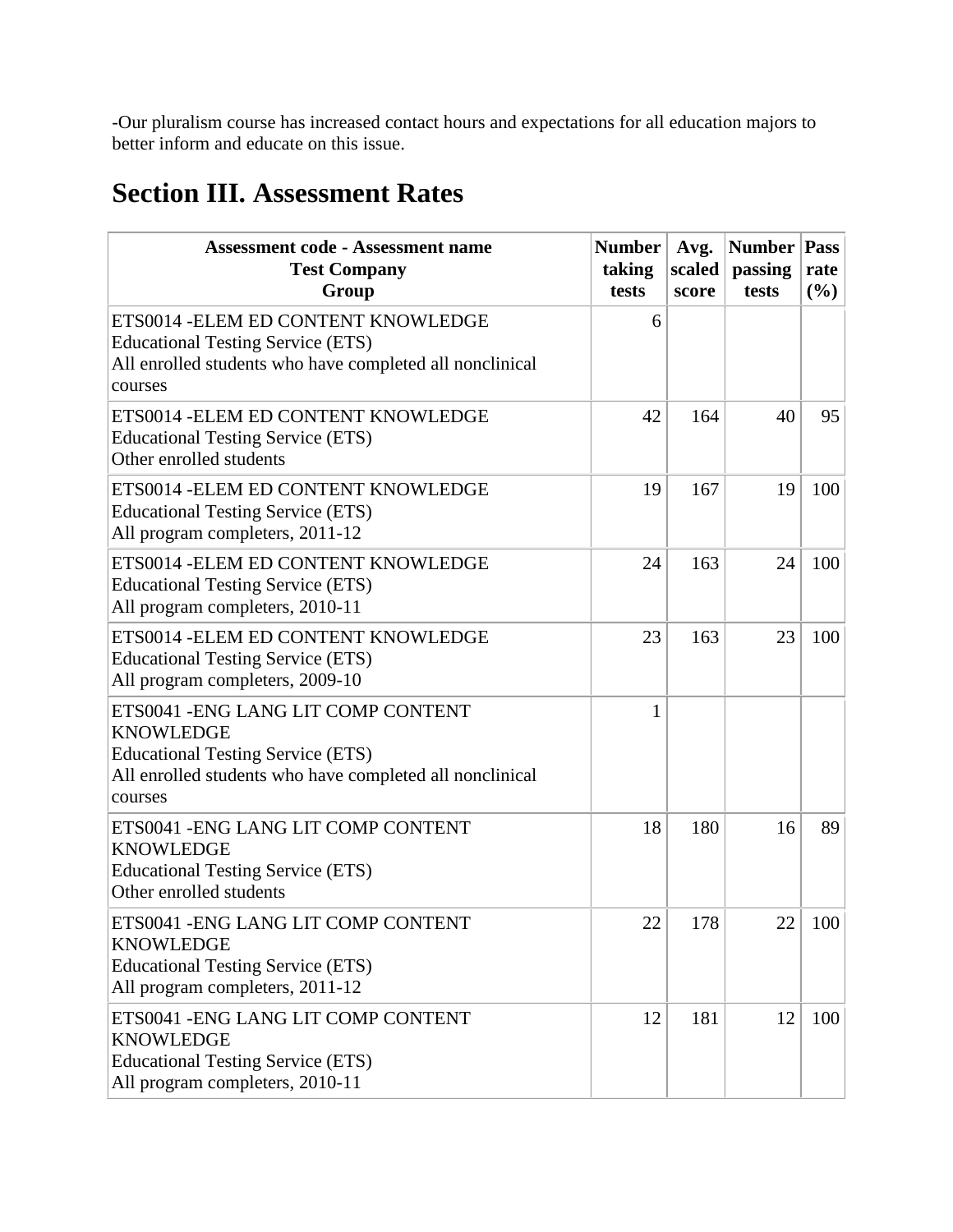| ETS0041 - ENG LANG LIT COMP CONTENT<br><b>KNOWLEDGE</b><br><b>Educational Testing Service (ETS)</b><br>All program completers, 2009-10                                           | 17                  | 181 | 17 | 100 |
|----------------------------------------------------------------------------------------------------------------------------------------------------------------------------------|---------------------|-----|----|-----|
| ETS0360 - ENGLISH TO SPEAKERS OF OTHER<br><b>LANGUAGES</b><br><b>Educational Testing Service (ETS)</b><br>All program completers, 2011-12                                        | 11                  | 621 | 11 | 100 |
| ETS0360 - ENGLISH TO SPEAKERS OF OTHER<br><b>LANGUAGES</b><br><b>Educational Testing Service (ETS)</b><br>All program completers, 2010-11                                        | 13                  | 605 | 13 | 100 |
| ETS0360 - ENGLISH TO SPEAKERS OF OTHER<br><b>LANGUAGES</b><br><b>Educational Testing Service (ETS)</b><br>All program completers, 2009-10                                        | 19                  | 605 | 19 | 100 |
| ETS0361 - ENGLISH TO SPEAKERS OF OTHER<br><b>LANGUAGES II</b><br><b>Educational Testing Service (ETS)</b><br>All enrolled students who have completed all nonclinical<br>courses | 5                   |     |    |     |
| ETS0361 - ENGLISH TO SPEAKERS OF OTHER<br><b>LANGUAGES II</b><br><b>Educational Testing Service (ETS)</b><br>Other enrolled students                                             | 11                  | 153 | 11 | 100 |
| ETS0361 - ENGLISH TO SPEAKERS OF OTHER<br><b>LANGUAGES II</b><br><b>Educational Testing Service (ETS)</b><br>All program completers, 2011-12                                     | 9                   |     |    |     |
| ETS0361 - ENGLISH TO SPEAKERS OF OTHER<br><b>LANGUAGES II</b><br><b>Educational Testing Service (ETS)</b><br>All program completers, 2010-11                                     | $\blacksquare$<br>1 |     |    |     |
| ETS0121 - FAMILY AND CONSUMER SCIENCES II<br><b>Educational Testing Service (ETS)</b><br>All enrolled students who have completed all nonclinical<br>courses                     | 3                   |     |    |     |
| ETS0121 - FAMILY AND CONSUMER SCIENCES II<br><b>Educational Testing Service (ETS)</b><br>Other enrolled students                                                                 | 8                   |     |    |     |
| ETS0121 - FAMILY AND CONSUMER SCIENCES II<br><b>Educational Testing Service (ETS)</b>                                                                                            | 22                  | 169 | 22 | 100 |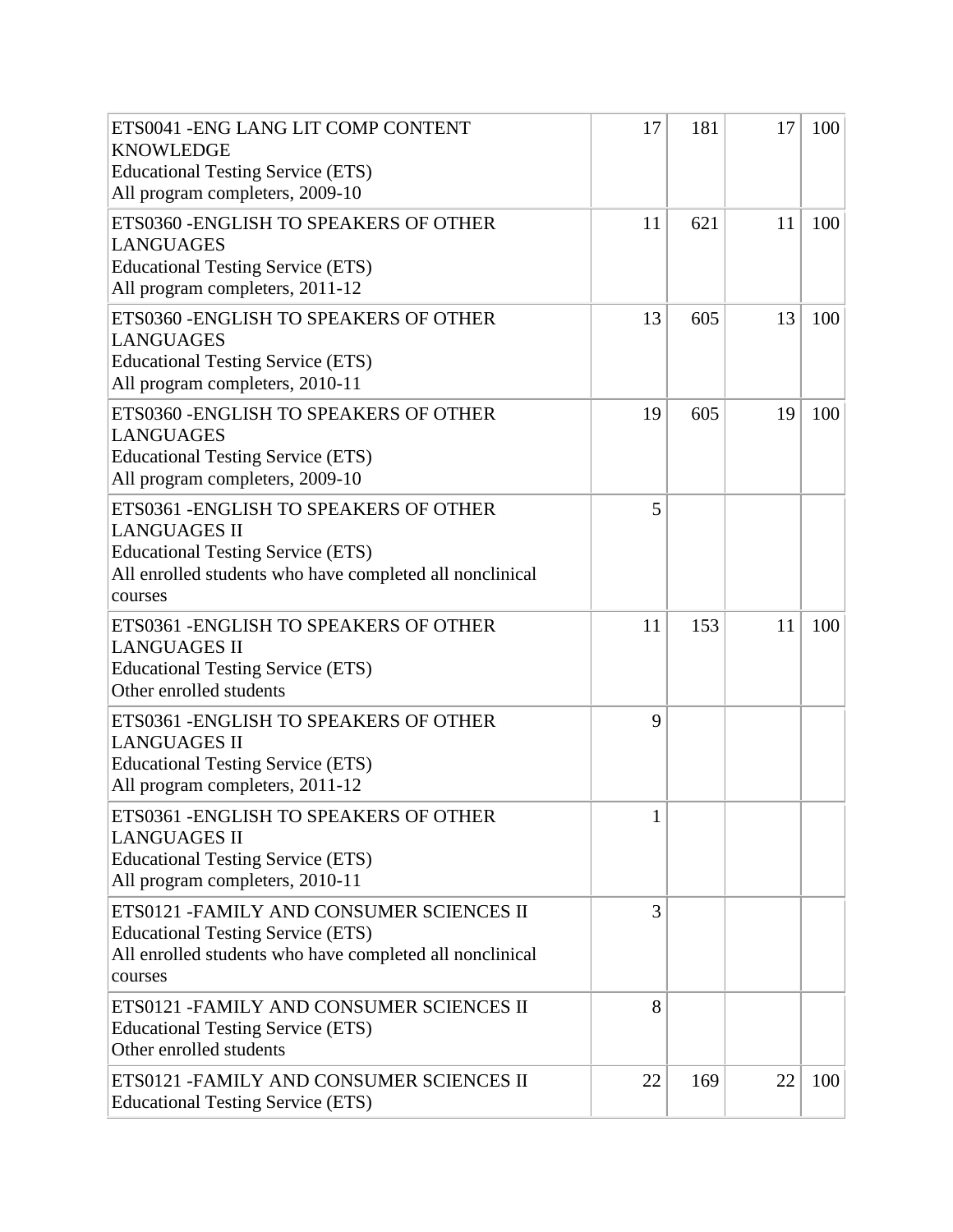| All program completers, 2011-12                                                                                                                            |                |     |    |     |
|------------------------------------------------------------------------------------------------------------------------------------------------------------|----------------|-----|----|-----|
| ETS0121 - FAMILY AND CONSUMER SCIENCES II<br><b>Educational Testing Service (ETS)</b><br>All program completers, 2010-11                                   | 15             | 169 | 15 | 100 |
| ETS0121 - FAMILY AND CONSUMER SCIENCES II<br><b>Educational Testing Service (ETS)</b><br>All program completers, 2009-10                                   | 17             | 171 | 17 | 100 |
| ETS0173 - FRENCH CONTENT KNOWLEDGE<br><b>Educational Testing Service (ETS)</b><br>All program completers, 2010-11                                          | 1              |     |    |     |
| ETS0173 - FRENCH CONTENT KNOWLEDGE<br><b>Educational Testing Service (ETS)</b><br>All program completers, 2009-10                                          | 1              |     |    |     |
| ETS0435 - GENERAL SCI CONTENT KNOWLEDGE<br><b>Educational Testing Service (ETS)</b><br>All enrolled students who have completed all nonclinical<br>courses | 5              |     |    |     |
| ETS0435 - GENERAL SCI CONTENT KNOWLEDGE<br><b>Educational Testing Service (ETS)</b><br>Other enrolled students                                             | 8              |     |    |     |
| ETS0435 - GENERAL SCI CONTENT KNOWLEDGE<br><b>Educational Testing Service (ETS)</b><br>All program completers, 2011-12                                     | 15             | 173 | 15 | 100 |
| ETS0435 - GENERAL SCI CONTENT KNOWLEDGE<br><b>Educational Testing Service (ETS)</b><br>All program completers, 2010-11                                     | 18             | 172 | 18 | 100 |
| ETS0435 - GENERAL SCI CONTENT KNOWLEDGE<br><b>Educational Testing Service (ETS)</b><br>All program completers, 2009-10                                     | 15             | 174 | 15 | 100 |
| ETS0181 - GERMAN CONTENT KNOWLEDGE<br><b>Educational Testing Service (ETS)</b><br>Other enrolled students                                                  | $\overline{2}$ |     |    |     |
| ETS0181 - GERMAN CONTENT KNOWLEDGE<br><b>Educational Testing Service (ETS)</b><br>All program completers, 2010-11                                          | $\mathbf{1}$   |     |    |     |
| ETS0181 - GERMAN CONTENT KNOWLEDGE<br><b>Educational Testing Service (ETS)</b><br>All program completers, 2009-10                                          | $\overline{2}$ |     |    |     |
| ETS0550 - HEALTH EDUCATION<br><b>Educational Testing Service (ETS)</b>                                                                                     | 14             | 716 | 14 | 100 |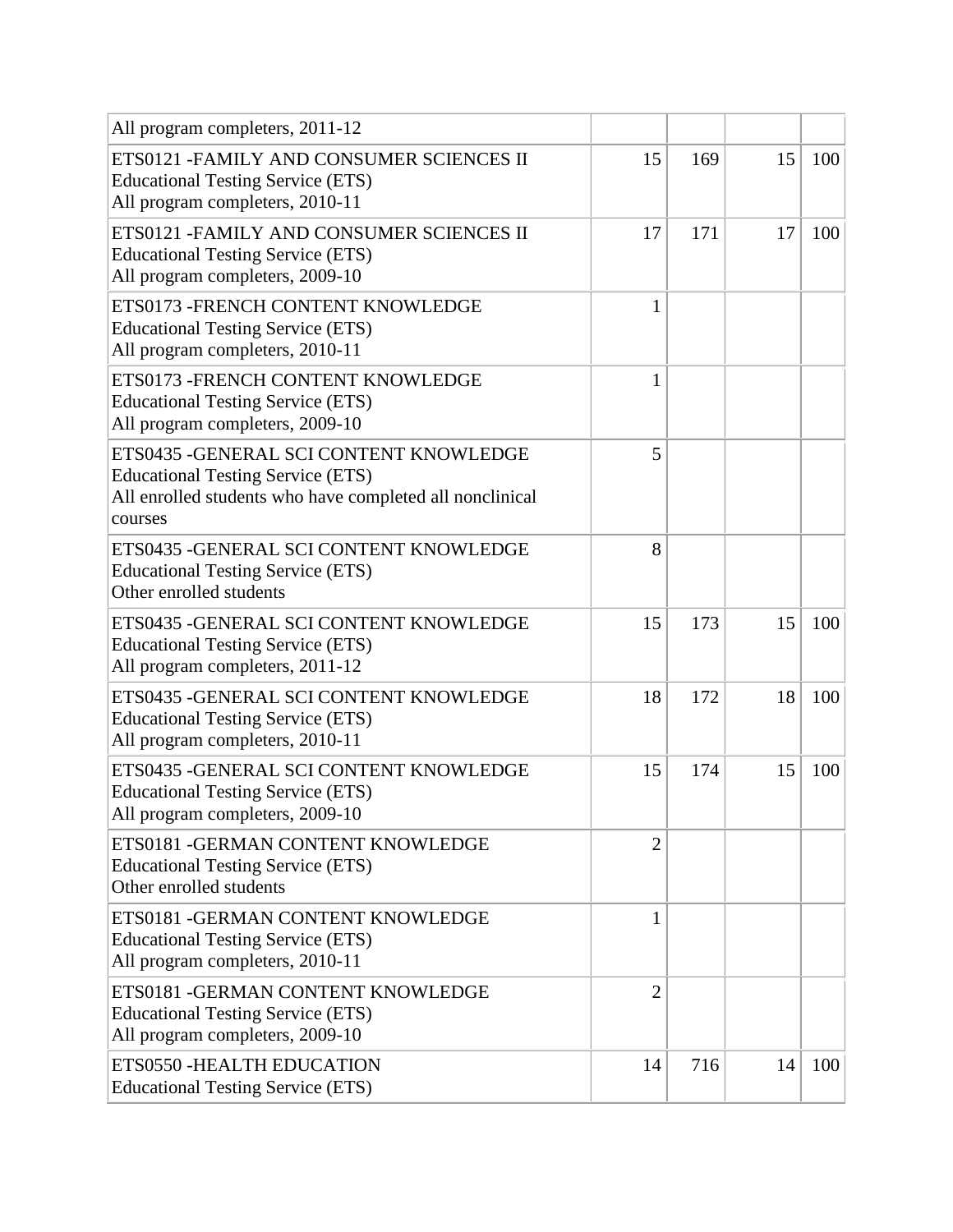| All program completers, 2011-12                                                                                                                             |     |     |     |     |
|-------------------------------------------------------------------------------------------------------------------------------------------------------------|-----|-----|-----|-----|
| ETS0550 - HEALTH EDUCATION<br><b>Educational Testing Service (ETS)</b><br>All program completers, 2010-11                                                   | 15  | 707 | 15  | 100 |
| ETS0550 - HEALTH EDUCATION<br><b>Educational Testing Service (ETS)</b><br>All program completers, 2009-10                                                   | 20  | 686 | 20  | 100 |
| ETS0061 -MATHEMATICS CONTENT KNOWLEDGE<br><b>Educational Testing Service (ETS)</b><br>All enrolled students who have completed all nonclinical<br>courses   | 5   |     |     |     |
| ETS0061 -MATHEMATICS CONTENT KNOWLEDGE<br><b>Educational Testing Service (ETS)</b><br>Other enrolled students                                               | 13  | 158 | 12  | 92  |
| ETS0061 -MATHEMATICS CONTENT KNOWLEDGE<br><b>Educational Testing Service (ETS)</b><br>All program completers, 2011-12                                       | 11  | 164 | 11  | 100 |
| ETS0061 -MATHEMATICS CONTENT KNOWLEDGE<br><b>Educational Testing Service (ETS)</b><br>All program completers, 2010-11                                       | 7   |     |     |     |
| ETS0061 -MATHEMATICS CONTENT KNOWLEDGE<br><b>Educational Testing Service (ETS)</b><br>All program completers, 2009-10                                       | 8   |     |     |     |
| ETS0146 -MIDDLE SCHOOL CONTENT KNOWLEDGE<br><b>Educational Testing Service (ETS)</b><br>All enrolled students who have completed all nonclinical<br>courses | 51  | 163 | 51  | 100 |
| ETS0146 -MIDDLE SCHOOL CONTENT KNOWLEDGE<br><b>Educational Testing Service (ETS)</b><br>Other enrolled students                                             | 137 | 161 | 127 | 93  |
| ETS0146 -MIDDLE SCHOOL CONTENT KNOWLEDGE<br><b>Educational Testing Service (ETS)</b><br>All program completers, 2011-12                                     | 89  | 163 | 89  | 100 |
| ETS0146 -MIDDLE SCHOOL CONTENT KNOWLEDGE<br><b>Educational Testing Service (ETS)</b><br>All program completers, 2010-11                                     | 103 | 162 | 103 | 100 |
| ETS0146 -MIDDLE SCHOOL CONTENT KNOWLEDGE<br><b>Educational Testing Service (ETS)</b><br>All program completers, 2009-10                                     | 103 | 165 | 103 | 100 |
| ETS0113 -MUSIC CONTENT KNOWLEDGE                                                                                                                            | 10  | 170 | 10  | 100 |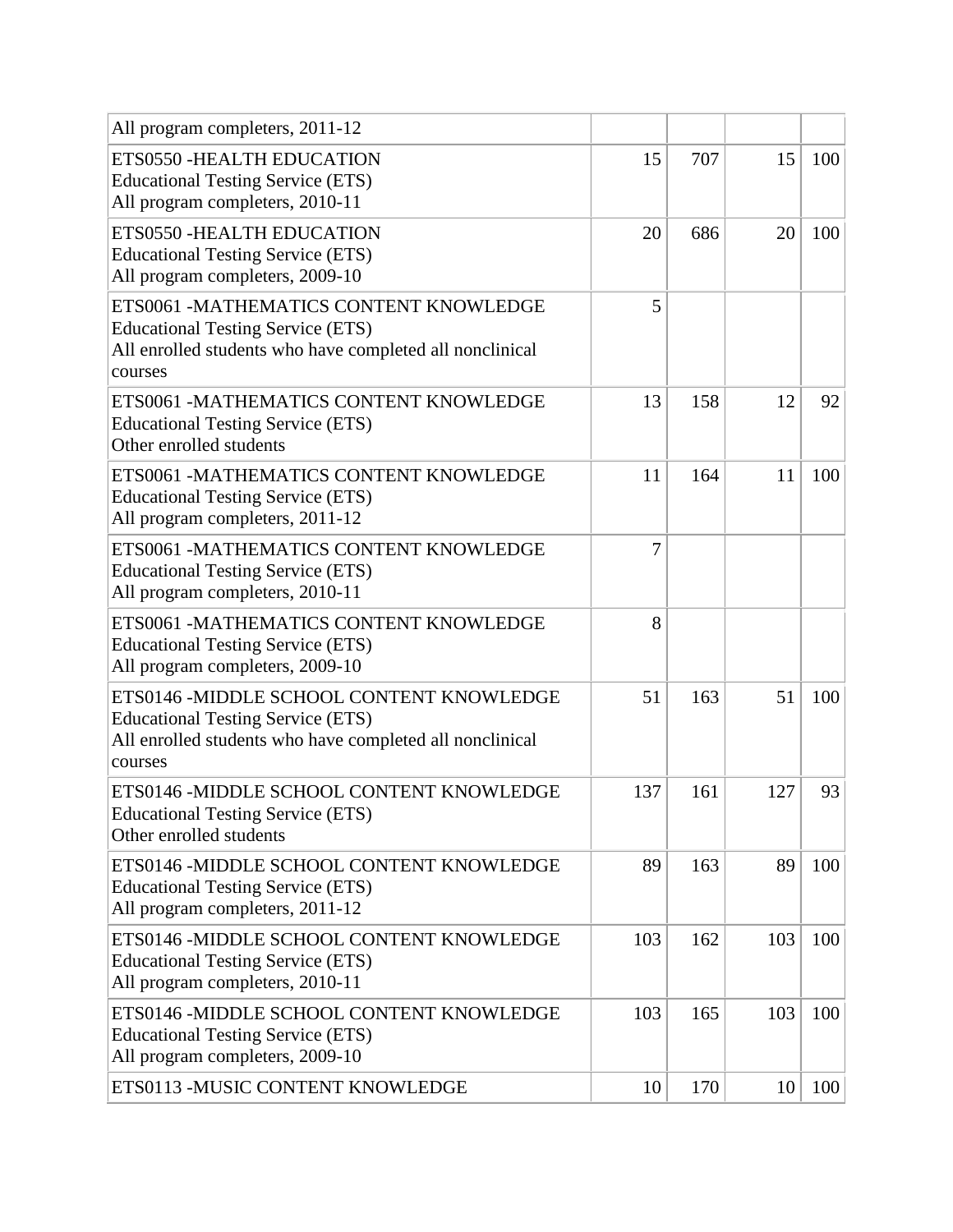| <b>Educational Testing Service (ETS)</b><br>All enrolled students who have completed all nonclinical<br>courses                                                         |    |     |    |     |
|-------------------------------------------------------------------------------------------------------------------------------------------------------------------------|----|-----|----|-----|
| ETS0113 -MUSIC CONTENT KNOWLEDGE<br><b>Educational Testing Service (ETS)</b><br>Other enrolled students                                                                 | 12 | 169 | 12 | 100 |
| ETS0113 -MUSIC CONTENT KNOWLEDGE<br><b>Educational Testing Service (ETS)</b><br>All program completers, 2011-12                                                         | 16 | 171 | 16 | 100 |
| ETS0113 -MUSIC CONTENT KNOWLEDGE<br><b>Educational Testing Service (ETS)</b><br>All program completers, 2010-11                                                         | 21 | 168 | 21 | 100 |
| ETS0113 -MUSIC CONTENT KNOWLEDGE<br><b>Educational Testing Service (ETS)</b><br>All program completers, 2009-10                                                         | 20 | 168 | 20 | 100 |
| <b>ACT3002 -OPIC SPANISH</b><br>American Council on the Teaching of Foreign Languages<br>(ACTFL)<br>All enrolled students who have completed all nonclinical<br>courses | 2  |     |    |     |
| <b>ACT3002 -OPIC SPANISH</b><br>American Council on the Teaching of Foreign Languages<br>(ACTFL)<br>Other enrolled students                                             | 7  |     |    |     |
| ETS0091 -PHYSICAL ED CONTENT KNOWLEDGE<br><b>Educational Testing Service (ETS)</b><br>All enrolled students who have completed all nonclinical<br>courses               | 6  |     |    |     |
| ETS0091 -PHYSICAL ED CONTENT KNOWLEDGE<br><b>Educational Testing Service (ETS)</b><br>Other enrolled students                                                           | 13 | 161 | 12 | 92  |
| ETS0091 -PHYSICAL ED CONTENT KNOWLEDGE<br><b>Educational Testing Service (ETS)</b><br>All program completers, 2011-12                                                   | 14 | 164 | 14 | 100 |
| ETS0091 -PHYSICAL ED CONTENT KNOWLEDGE<br><b>Educational Testing Service (ETS)</b><br>All program completers, 2010-11                                                   | 15 | 161 | 15 | 100 |
| ETS0091 -PHYSICAL ED CONTENT KNOWLEDGE<br><b>Educational Testing Service (ETS)</b><br>All program completers, 2009-10                                                   | 18 | 160 | 18 | 100 |
| ETS0081 - SOCIAL STUDIES CONTENT KNOWLEDGE                                                                                                                              | 13 | 169 | 13 | 100 |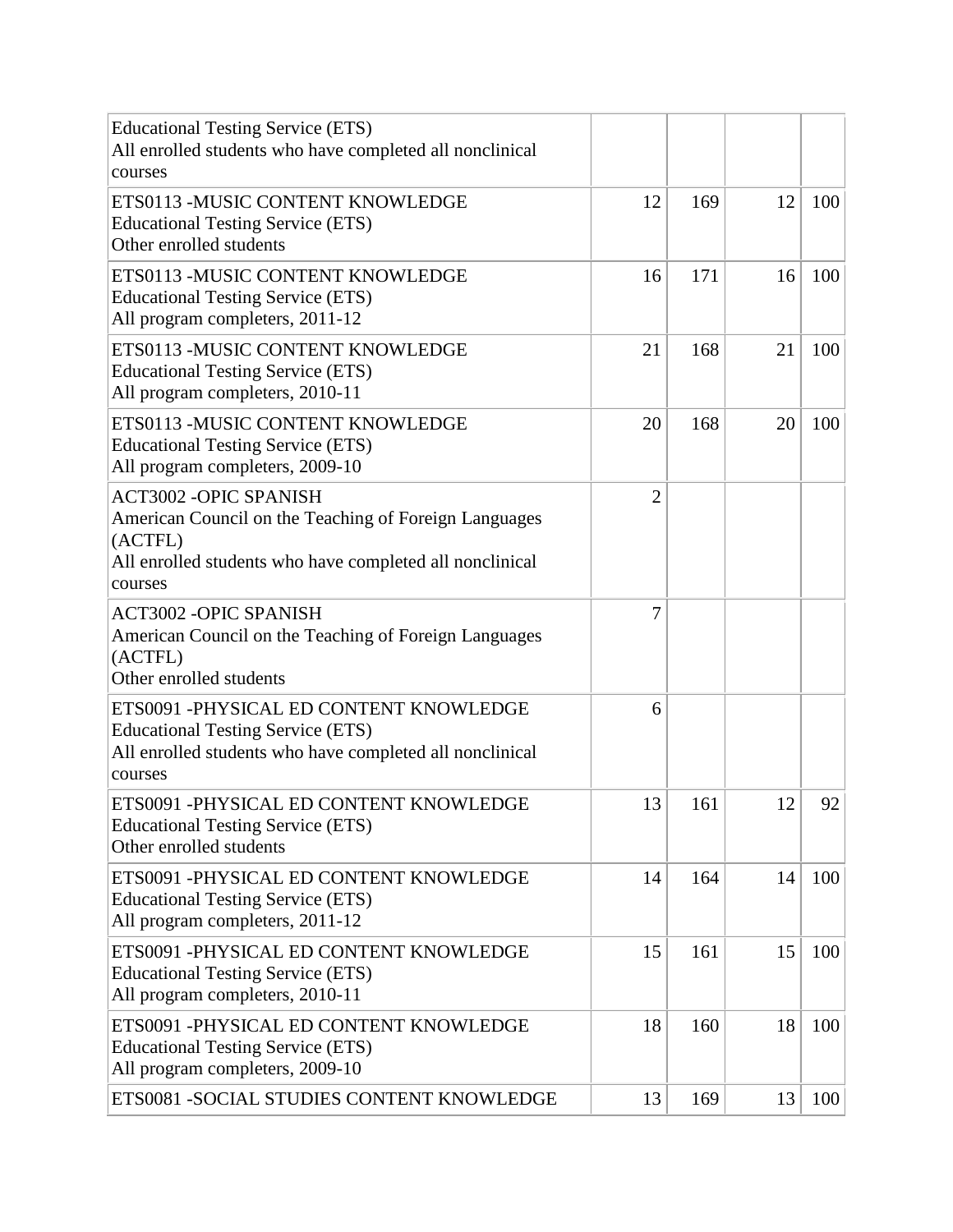| <b>Educational Testing Service (ETS)</b><br>All enrolled students who have completed all nonclinical<br>courses                                                        |                |     |    |     |
|------------------------------------------------------------------------------------------------------------------------------------------------------------------------|----------------|-----|----|-----|
| ETS0081 - SOCIAL STUDIES CONTENT KNOWLEDGE<br><b>Educational Testing Service (ETS)</b><br>Other enrolled students                                                      | 13             | 172 | 10 | 77  |
| ETS0081 - SOCIAL STUDIES CONTENT KNOWLEDGE<br><b>Educational Testing Service (ETS)</b><br>All program completers, 2011-12                                              | 17             | 170 | 17 | 100 |
| ETS0081 - SOCIAL STUDIES CONTENT KNOWLEDGE<br><b>Educational Testing Service (ETS)</b><br>All program completers, 2010-11                                              | 25             | 172 | 25 | 100 |
| ETS0081 - SOCIAL STUDIES CONTENT KNOWLEDGE<br><b>Educational Testing Service (ETS)</b><br>All program completers, 2009-10                                              | 26             | 171 | 26 | 100 |
| ETS0191 - SPANISH CONTENT KNOWLEDGE<br><b>Educational Testing Service (ETS)</b><br>All program completers, 2011-12                                                     | $\overline{7}$ |     |    |     |
| ETS0191 - SPANISH CONTENT KNOWLEDGE<br><b>Educational Testing Service (ETS)</b><br>All program completers, 2010-11                                                     | 5              |     |    |     |
| ETS0191 - SPANISH CONTENT KNOWLEDGE<br><b>Educational Testing Service (ETS)</b><br>All program completers, 2009-10                                                     | 3              |     |    |     |
| ETS0330 - SPEECH LANGUAGE PATHOLOGY<br><b>Educational Testing Service (ETS)</b><br>All program completers, 2011-12                                                     | 25             | 706 | 25 | 100 |
| ETS0330 - SPEECH LANGUAGE PATHOLOGY<br><b>Educational Testing Service (ETS)</b><br>All program completers, 2010-11                                                     | 17             | 692 | 17 | 100 |
| ETS0330 - SPEECH LANGUAGE PATHOLOGY<br><b>Educational Testing Service (ETS)</b><br>All program completers, 2009-10                                                     | 21             | 725 | 21 | 100 |
| <b>ACT2015 -WPT SPANISH</b><br>American Council on the Teaching of Foreign Languages<br>(ACTFL)<br>All enrolled students who have completed all nonclinical<br>courses | $\overline{2}$ |     |    |     |
| <b>ACT2015 -WPT SPANISH</b><br>American Council on the Teaching of Foreign Languages<br>(ACTFL)                                                                        | $\overline{7}$ |     |    |     |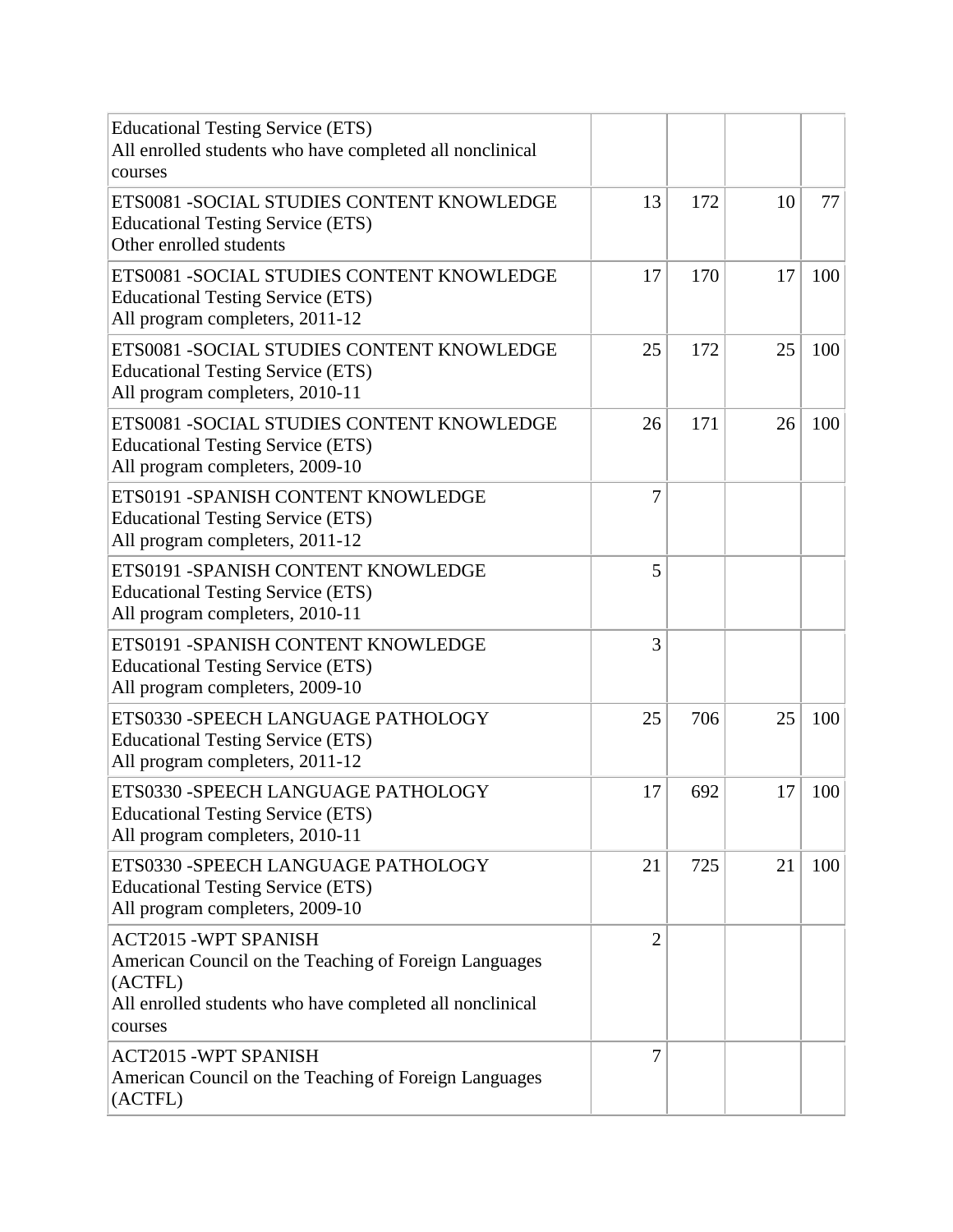# **Section III. Summary Rates**

| Group                           | taking<br>tests | <b>Number   Number   Pass</b><br>passing<br>tests | rate<br>$($ %) |
|---------------------------------|-----------------|---------------------------------------------------|----------------|
| All program completers, 2011-12 | 252             | 252                                               | 100            |
| All program completers, 2010-11 | 257             | 257                                               | 100            |
| All program completers, 2009-10 | 271             | 271                                               |                |

# **Section IV. Low-Performing**

Provide the following information about the approval or accreditation of your teacher preparation program.

Is your teacher preparation program currently approved or accredited? Yes

If yes, please specify the organization(s) that approved or accredited your program: State

Is your teacher preparation program currently under a designation as "low-performing" by the state (as per section 207(a) of the HEA of 2008)? No

# **Section V. Technology**

Provide the following information about the use of technology in your teacher preparation program. Please note that choosing 'yes' indicates that your teacher preparation program would be able to provide evidence upon request.

Does your program prepare teachers to:

- integrate technology effectively into curricula and instruction Yes
- use technology effectively to collect data to improve teaching and learning Yes
- use technology effectively to manage data to improve teaching and learning Yes
- use technology effectively to analyze data to improve teaching and learning Yes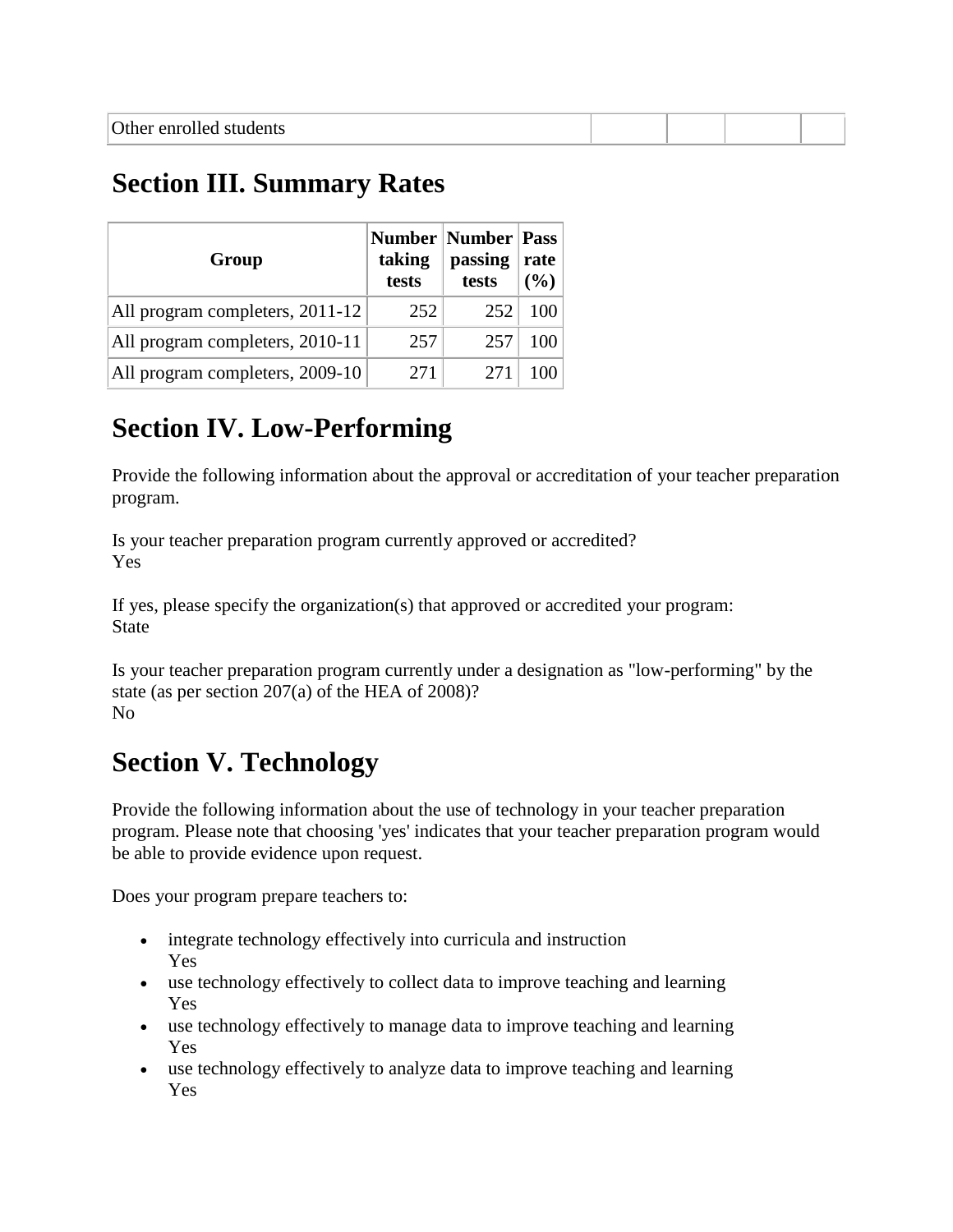Provide a description of the evidence that your program uses to show that it prepares teachers to integrate technology effectively into curricula and instruction, and to use technology effectively to collect, manage, and analyze data in order to improve teaching and learning for the purpose of increasing student academic achievement. Include a description of the evidence your program uses to show that it prepares teachers to use the principles of universal design for learning, as applicable. Include planning activities and a timeline if any of the four elements listed above are not currently in place.

• Students enrolled in EDUC 331: Educational Technology must demonstrate proficiency for the following learning outcomes as part of the UWSP School of Education teacher preparation program.

1. Pre-service teachers develop and demonstrate competence and confidence using contemporary technology tools, including tools to collect, manage and analyze data necessary to impact instruction.

2. Pre-service teachers examine and articulate the impact of technology (media, computers, video games, etc.) on PK-12 learners.

3. Pre-service teachers research and assess meaningful and effective methods for developmentally appropriate technology integration, which reflect the principles of universal design for learning.

4. Pre-service teachers identify and evaluate developmentally appropriate technology resources (e.g., web-based, software-based, hardware-based) for the teaching and learning environment, including tools to collect, manage and analyze data necessary to impact instruction.

5. Pre-service teachers analyze and reflect on contemporary issues involving the relationship between PK-12 learners and technology.

• Educational Psychology - prospective teachers practice teaching with an interactive whiteboard and use a course management system, in both a teacher role and a student role.

• Teaching the Early Adolescent – prospective teachers practice teaching with individual response devices ("clickers").

• Portfolio I, prospective teachers complete a Peer Evaluation assignment, in which they formally evaluate each others' portfolios. This emphasizes the importance of collaboration and human error checking.

• Students create a SmartBoard lesson, integrating one of the five reading components/content area, as their final product in 302 and 310.

• Pre service teachers discuss and apply adaptations of assistive technology through peer instruction projects using educational technology, use of educational technology for accommodations and modifications.hands-on instruction in presentation software, and use of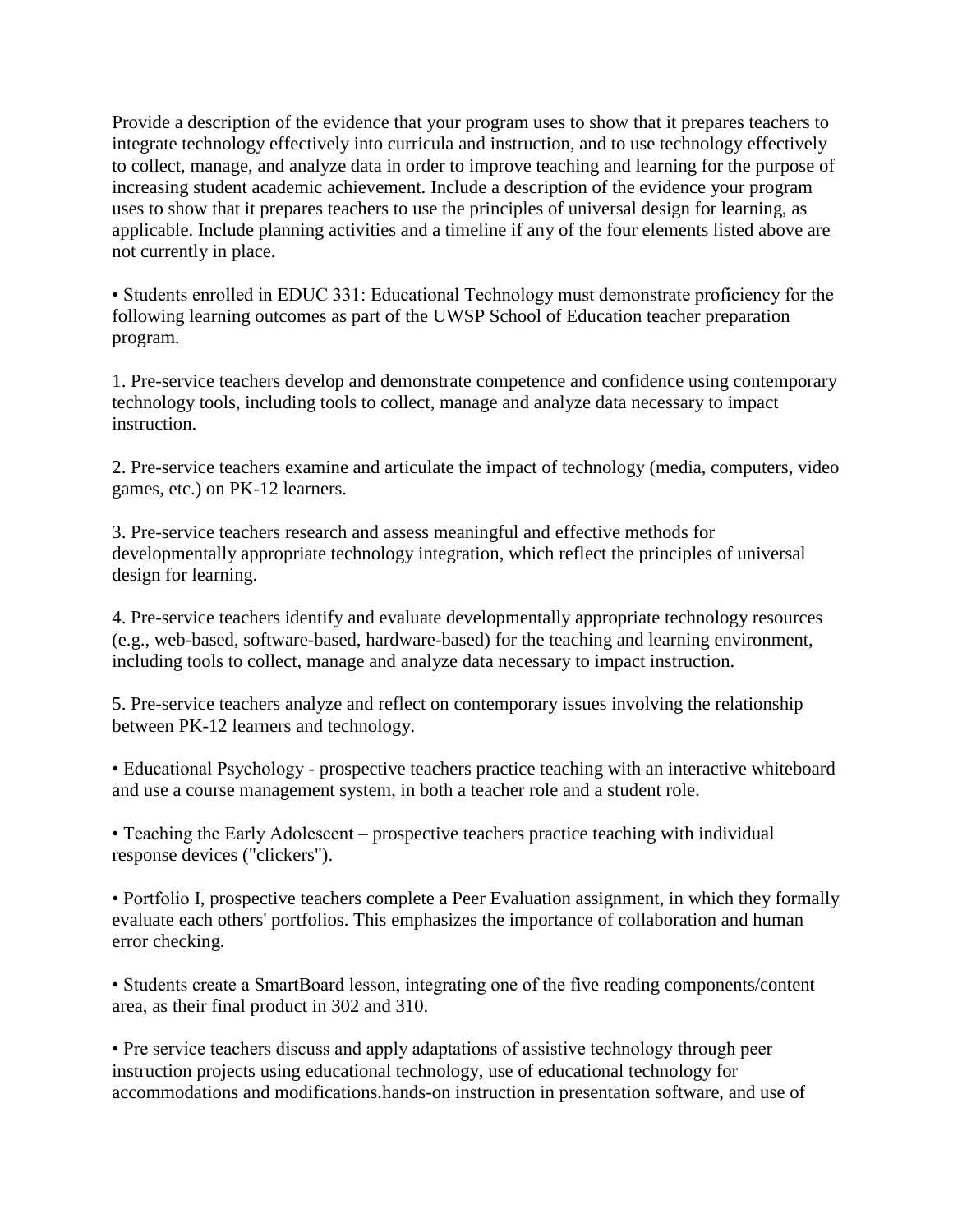software to enhance content areas, and demonstrate understanding of concepts that have been taught.

• Case study interpretation and application of student academic and/or behavioral/social data both progress monitoring and to determine present level and instructional needs.

• Content methods courses:

o Pre service teachers view micro-teaching lessons electronically with the class to work on improvements on lesson and instructional techniques.

o Technology is utilized by the pre service teachers to provide in-depth information about specific countries and continents. Such information is reflective of Social Studies Disciplines, namely, Geography, History, Political Science and Citizenship, Economics, and Behavioral Sciences. Sharing this information enriches knowledge, builds respect and appreciation about the countries and resources. Through the use of technology, students also create and/or assemble relevant and culturally-specific artifacts that are integrated into a Mobile Museum or "Sense Box" on each country visited during the course. A major assignment in this course titled Integrated Unit Plan, students are requested to integrate technology, namely, but not limited to – web sites, virtual field trips, you-tube and other relevant technological resources in preparing extensive theme – based activities in Science and Social Studies.

o Technology is a major tool used in preparing lesson plans and other teaching materials in these senior-level courses. Pre service teachers make use of web sites, adapt and create teaching materials used to teach literacy and expressive arts in early childhood classrooms. Video streaming and DVDs on specific topics (parent involvement) are used as teaching materials. They also conduct action research and prepare workshops on topics relevant to Home, Schools, and Community Agencies.

o Pre service teachers use the internet to conduct weekly review of articles/literature on topics that include child care, quality indicators in early childhood programs, kindergarten, Head Start, and Early Intervention. Through the use of web sites, simulation programs in 3D, and computer programs (publisher), they create programs for children and families.

o Pre service teachers are challenged to learn how to use some technology (use of simulation applets, SmartBoard virtual dissections, etc.) while some actually apply the use of technology in the lesson plans they create and teach. Field trips to a local junior high allow exposure to the use of vernier probes, graphing calculators and other hardware/software that allows students to gather, analyze and make conclusions about data. Students in the Teaching the Early Adolescent course regularly use feedback clickers to receive information from their colleagues about specific content and their own instruction.

o Pre service teachers utilize computer based programs to prepare special education documents from data collected in reference to children with identified disabilities.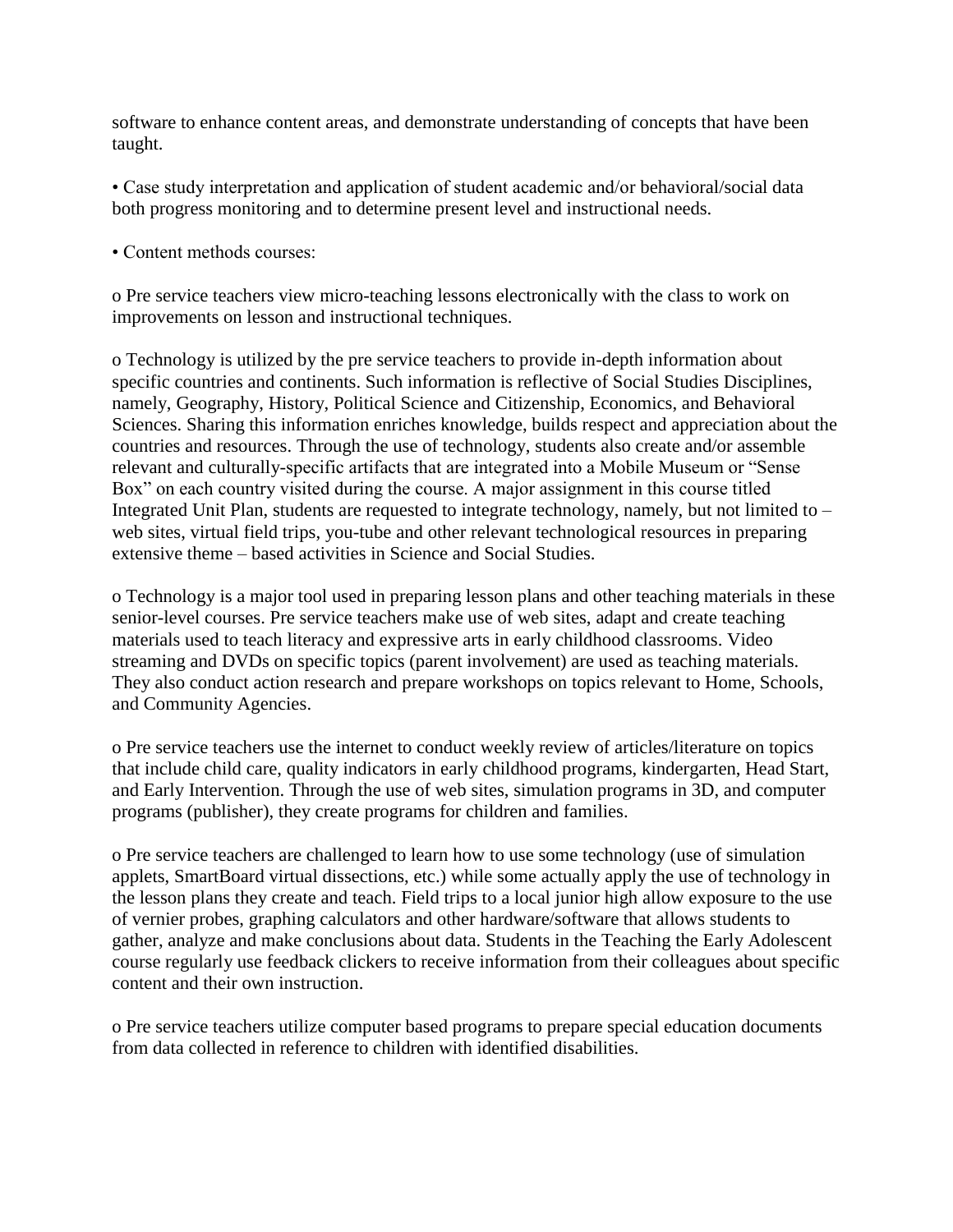o Pre service teachers prepare lessons integrating web resources and SmartBoards into their instructional delivery.

o Pre service teachers integrate and use technology to support writing achievement of elementary and middle school levels.

# **Section VI. Teacher Training**

Provide the following information about your teacher preparation program. Please note that choosing 'yes' indicates that your teacher preparation program would be able to provide evidence upon request.

Does your program prepare **general education** teachers to:

- teach students with disabilities effectively Yes
- participate as a member of individualized education program teams Yes
- teach students who are limited English proficient effectively Yes

Provide a description of the evidence your program uses to show that it prepares **general education** teachers to teach students with disabilities effectively, including training related to participation as a member of individualized education program teams, as defined in section 614(d)(1)(B) of the *Individuals with Disabilities Education Act*, and to effectively teach students who are limited English proficient. Include planning activities and a timeline if any of the three elements listed above are not currently in place.

• Prospective Teachers read and study case studies that include best practices and possible errors in accommodating students with disabilities. These cases include students with a variety of impairments.

• Prospective teachers learn through theory and practice through role playing, lecture, discussion, videos, case studies, group projects, exams, and application papers

• Through classroom simulations and varied practica students learn these skills while under the guidance of mentors.

• Peer teaching sessions address the needs of EEN and ELL learners and is part of the rubric used in assessing their teaching.

Does your program prepare **special education** teachers to: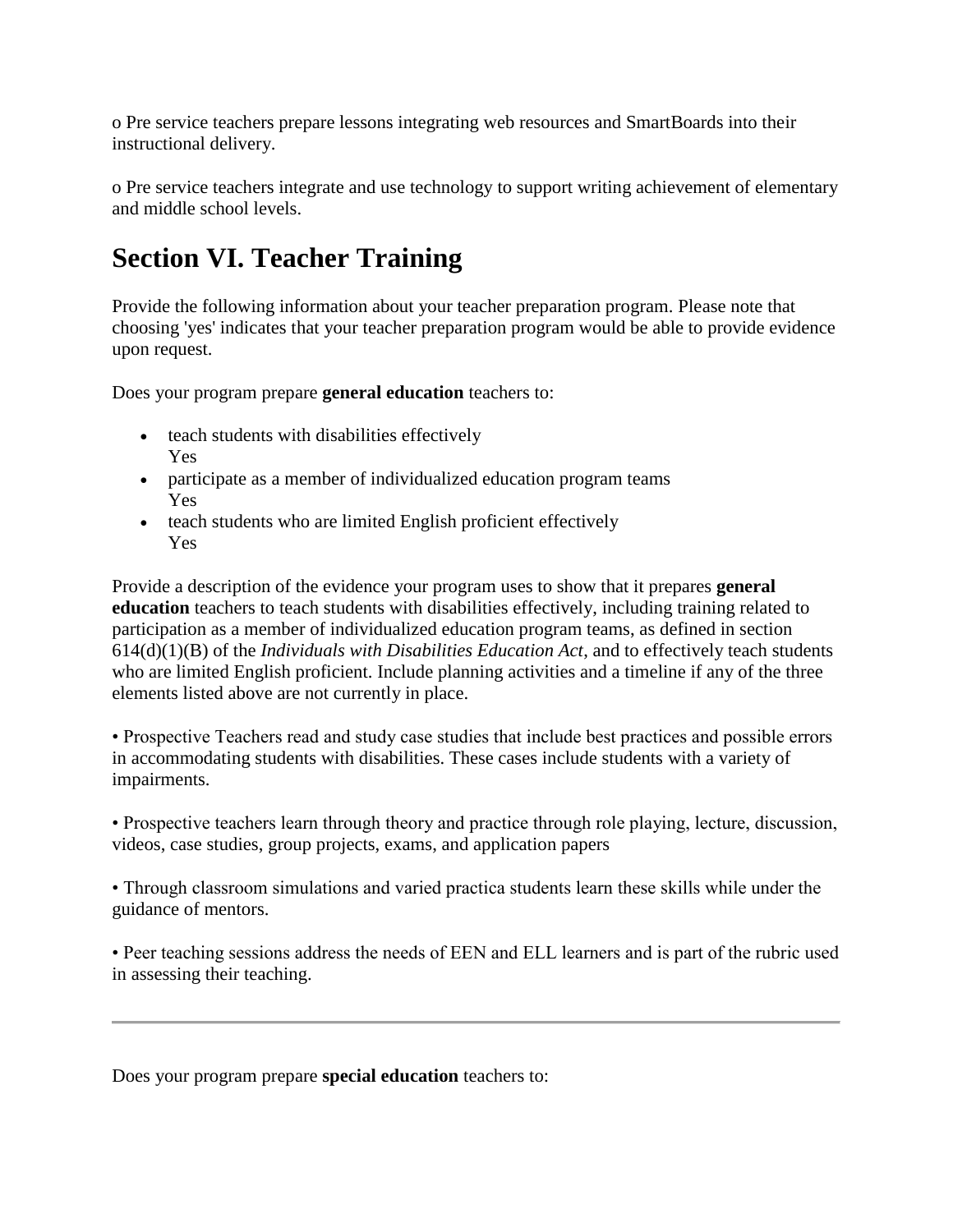- teach students with disabilities effectively Yes
- participate as a member of individualized education program teams Yes
- teach students who are limited English proficient effectively Yes

Provide a description of the evidence your program uses to show that it prepares **special education** teachers to teach students with disabilities effectively, including training related to participation as a member of individualized education program teams, as defined in section 614(d)(1)(B) of the *Individuals with Disabilities Education Act*, and to effectively teach students who are limited English proficient. Include planning activities and a timeline if any of the three elements listed above are not currently in place.

All students are required to participate in school-based environments in general education and special education environments. Students are taught and experience teaming and the IEP process with general and special education personnel and working effectively with parents. In every academic area and social-emotional development/behavior, students learn and experience through practicum specific strategies. In addition to experiences in the public schools, students practice application of concepts, modifications, adaptations, etc. in response to case studies, authentic experiences, and coaching provided by team members and faculty members. Students also become a mentored team member during practica and student teaching.

# **Section VII. Contextual Information**

Please use this space to provide any additional information that describes your teacher preparation program(s). You may also attach information to this report card. The U.S. Department of Education is especially interested in any evaluation plans or interim or final reports that may be available.

University of Wisconsin-Stevens Point teacher education programs share the vision that our students will encounter rich, multi-cultural experiences, varied and meaningful opportunities for experimentation within K-12 classrooms, a sound understanding of educational pedagogy and knowledge of the most current views regarding educational practices. Additionally, we nurture our students in becoming reflective practitioners, capable of anticipating future needs and changes within the professional arena and capable of assuming roles of leadership. Each of our programs has adopted a framework of Wisconsin Teacher Standards/InTASC Principles that are woven throughout the students' courses of study. These standards include building a solid understanding of content knowledge, understanding diverse needs of students, understanding accommodations to be made in teaching each child, and understanding design and implementation of on-going assessment practices, and possessing a strong knowledge of pedagogical applications. Students graduating from our programs who are recommended for licensure must demonstrate competence in the knowledge, skills and dispositions as related to each of the ten Wisconsin Teacher Standards/InTASC Principles. The University of Wisconsin-Stevens Point has a 100+ year history in teacher preparation. Teacher certification programs comprise the largest academic interest on campus with the greatest number of teacher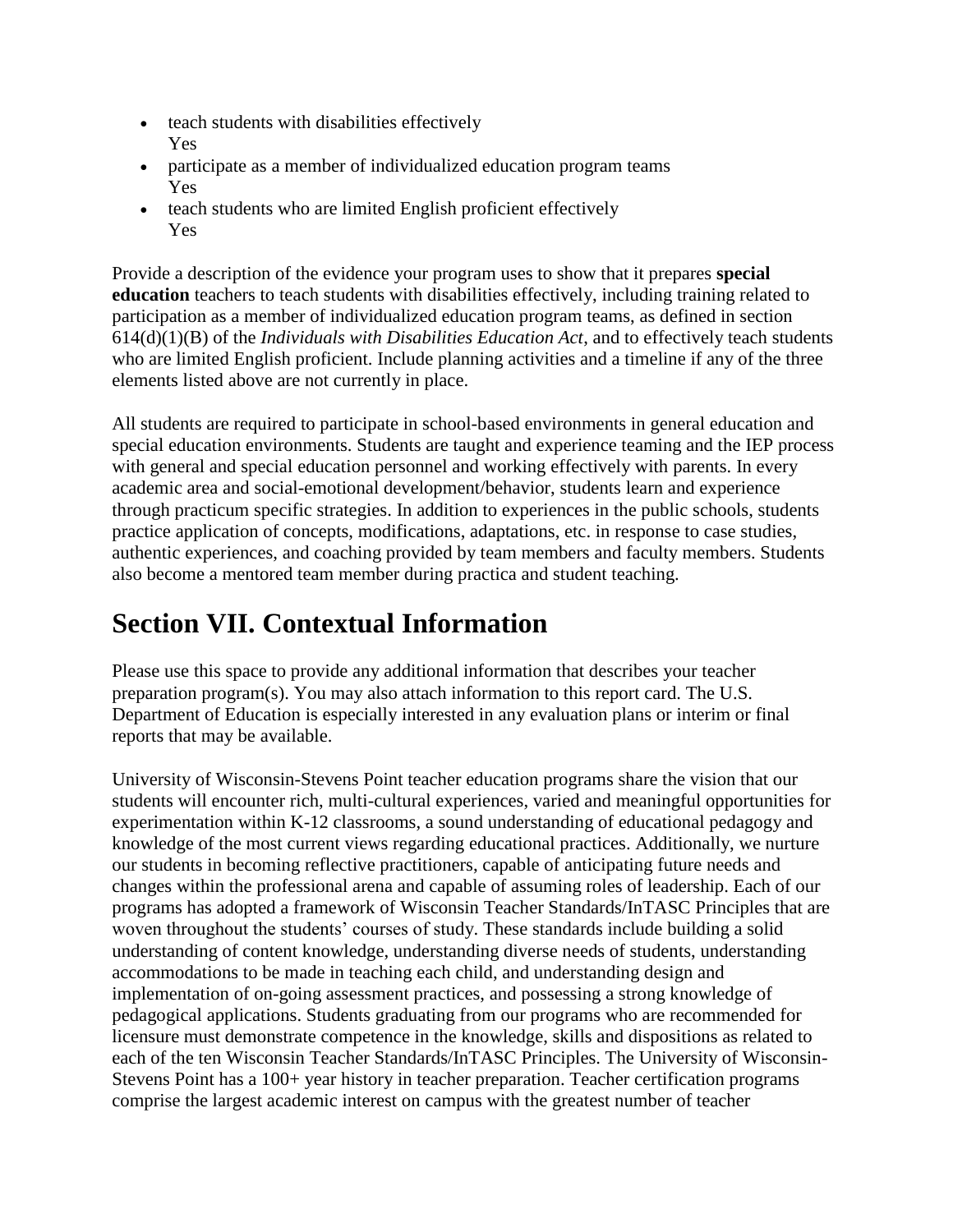certifications in Elementary Education, Early Childhood Education, Special Education, Science Education, Speech Language Pathology, English, English as a Second Language, Physical Education, Family and Consumer Education, Mathematics, Music and Social Studies. The hub for teacher education programs is the School of Education (SOE), the home of the University's largest major, elementary education. Elementary education students enter teacher education as juniors, with an average 3.35 grade point, making this the most selective major on campus. Also located in the School are majors in special education and early childhood education as well as teacher certification coursework for all Early Childhood through Adolescent and all Early Adolescent through Adolescent majors. The School sponsors the state's largest student education organization, Student Wisconsin Education Association, which routinely wins state and national awards from the National Education Association (NEA), including the single Best Student Chapter in the nation award for eight of the past thirteen years and two of ours students received the National Outstanding Student Member Award in five of the past six years. In 2005, 2007, and 2009 the UWSP Chapter of Kappa Delta Pi was awarded the Academics ACE Award for "Achieving Chapter Excellence," which is an award given out every other year by the National Chapter of KDP. Other active student organizations in the School include: the Association for the Education of Young Children, the Student Council for the Social Studies, and the Student Council for Exceptional Children. The School also teaches the largest UWSP graduate program, with over 700 teachers enrolled in regular, on-site, or technology-mediated graduate courses. The School of Education is at the forefront of educational innovation including the Network for Gifted and Talented. UWSP was approved for the first Wisconsin licensing program in Gifted/Talented Education, a co-program with UW-Whitewater. UWSP has been approved for a licensure in Cross-categorical Special Education and licensure in Bilingual/Bicultural Education. UWSP faculty participate in creative uses of distance and Internet for class delivery and service activities. The School has recently developed and been approved to offer an on-line master's program for teachers. A recent survey revealed that over 1,200 K-12 teachers and 6,000 schoolaged students were involved in UWSP enrichment programs in any given year. UWSP has also just completed our third year of a hybrid program in Early Childhood/Early Childhood Special Education for students who have completed an associate's degree in Early Childhood through one of the Wisconsin technical colleges. These students are not able to travel due to distance and commitments and are now taking courses towards their bachelor's degree and teacher licensure. We are recruiting for our second cohort, which will start in 2013-2014. The School of Education continues to progress in the integration of Response to Intervention and Positive Behavior Intervention System in all methods classes. Further, our faculty and adjunct supervisors of student teachers as well as future student teachers are receiving information and will be involved in professional development opportunities relative to the Education Teacher Performance Assessment and the Wisconsin Read to Lead initiative. The Read to Lead legislation requires all early childhood, elementary, special education and reading teachers to pass the Wisconsin Foundation of Reading Test. As a result, our Reading methods courses have revamped their curriculum to insure that our students are well versed in these requirements. The School of Education has a strong partnership with school districts in the UW-Stevens Point service area and uses the PK-18 Council of Central Wisconsin to communicate, inform, and collaborate with district teachers and administrators on the current and new initiatives mentioned above. Within teacher education at UW-Stevens Point, this same relationship exists for the same purposes through our Professional Education Advisory Council. For more information on our program, please see the following:-Annual Reports for the College of Professional Studies (School of